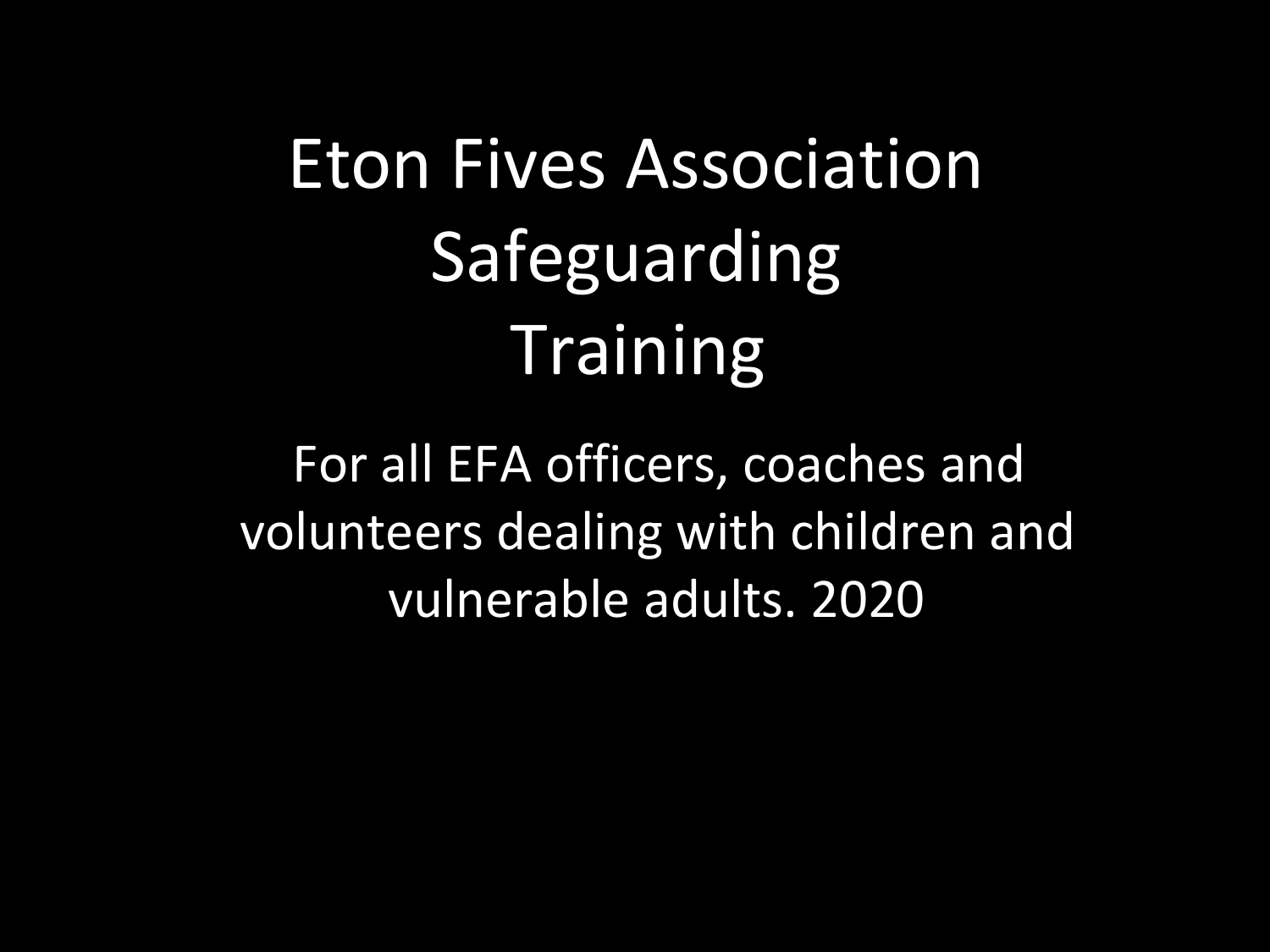#### Definitions

#### For Child / Children

• Read • Child / children

• and vulnerable adult (s)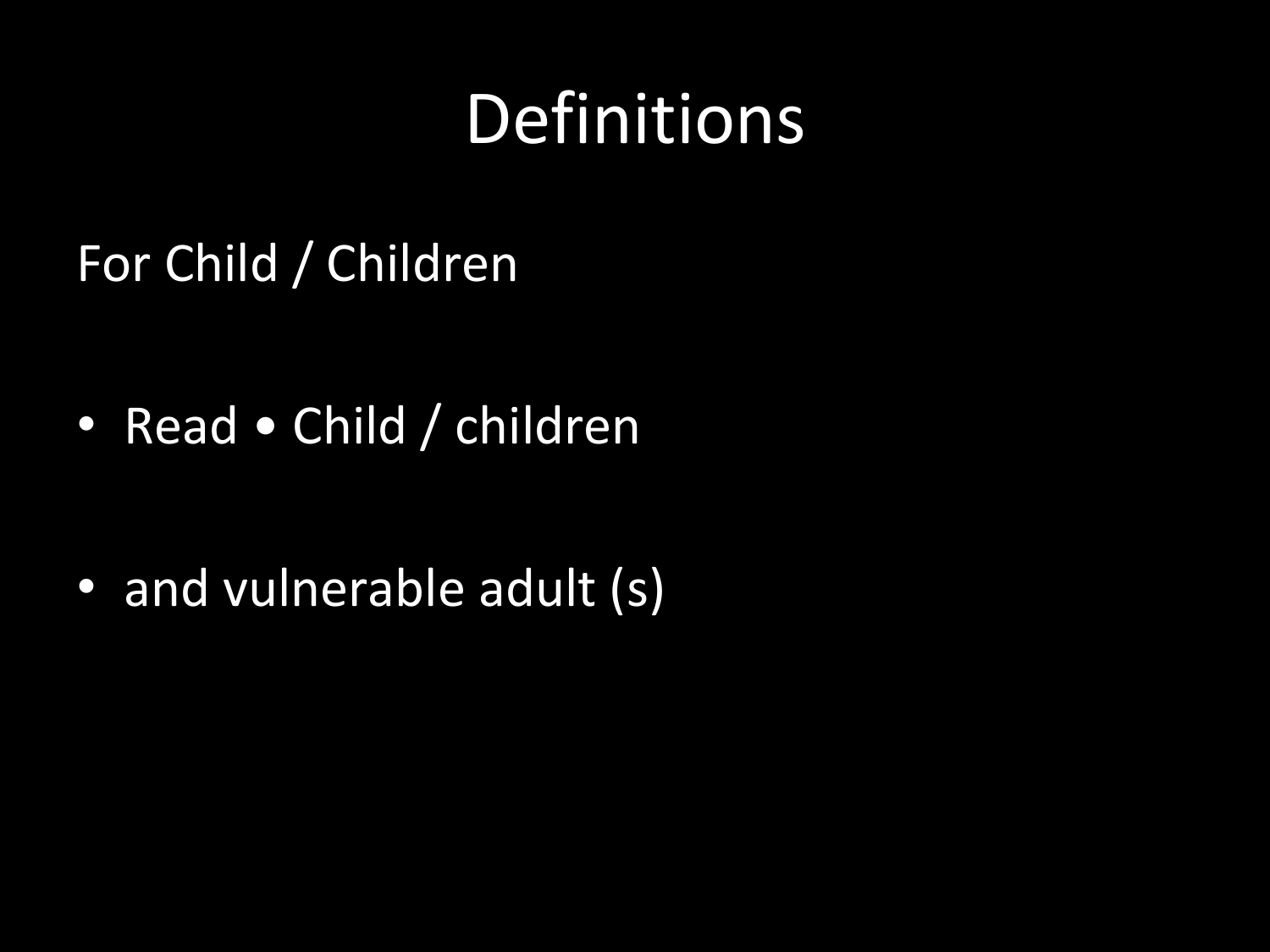### Statutory Responsibility

All safeguarding procedures are a matter of law.

Section 157 of the Education Act 2002 - places a duty on Local Authorities, Governing Bodies, Clubs and Schools to Safeguard and Promote the Welfare of Children. Failure to act could result in prosecution.

Individuals and Schools remain responsible for their actions/inactions in relation to safeguarding children.

Safeguarding includes staff being trained on arrival at a school or induction to a club and every 3 years thereafter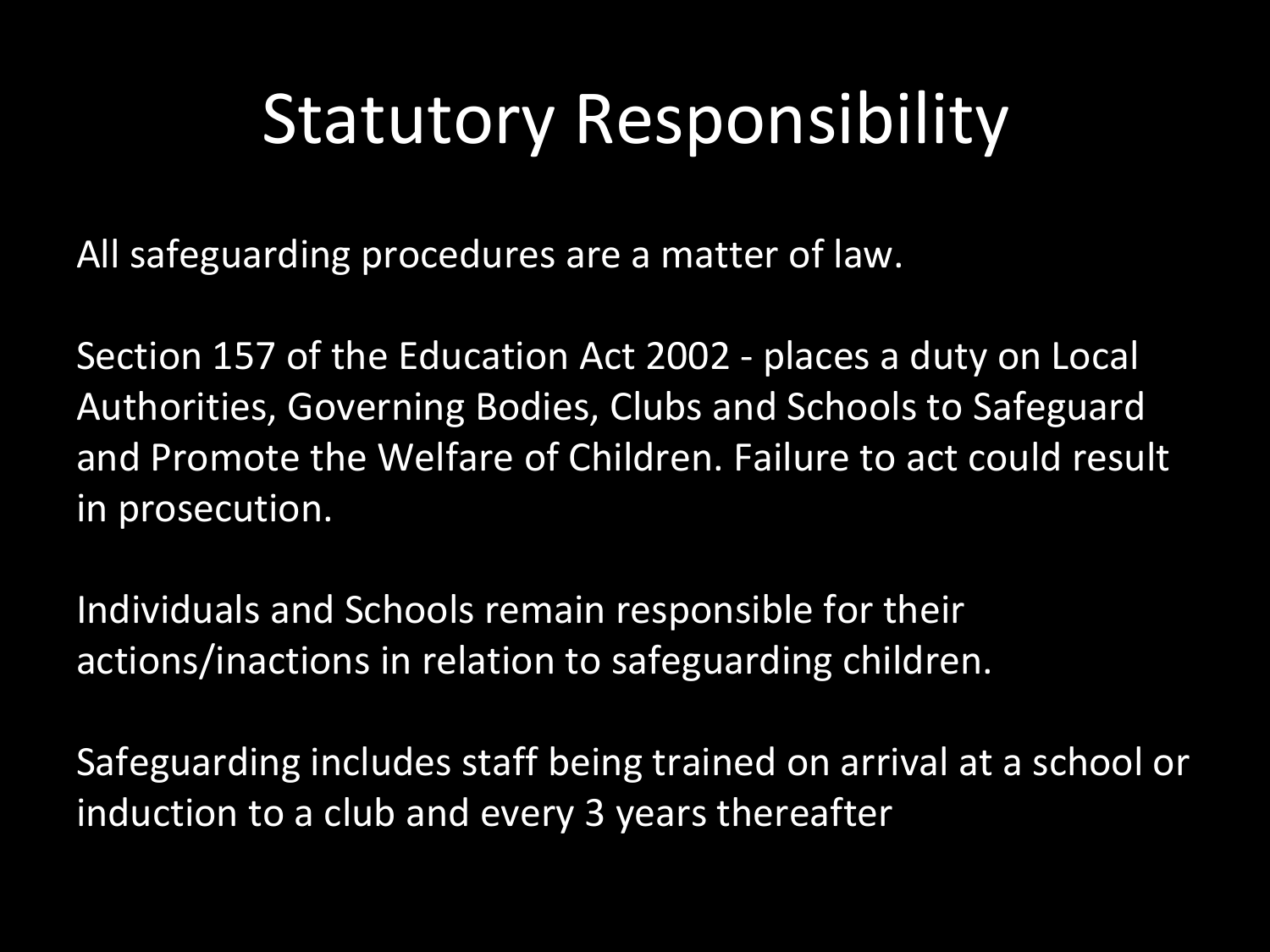## Existing Legislation / Guidance

The Children Act 1989

Section 17 - Children who are in need Section 47 - Children who are suffering or at risk

Working Together to Safeguard Children 2010

Keeping Children Safe in Education KSCIE March 2015 - and updates.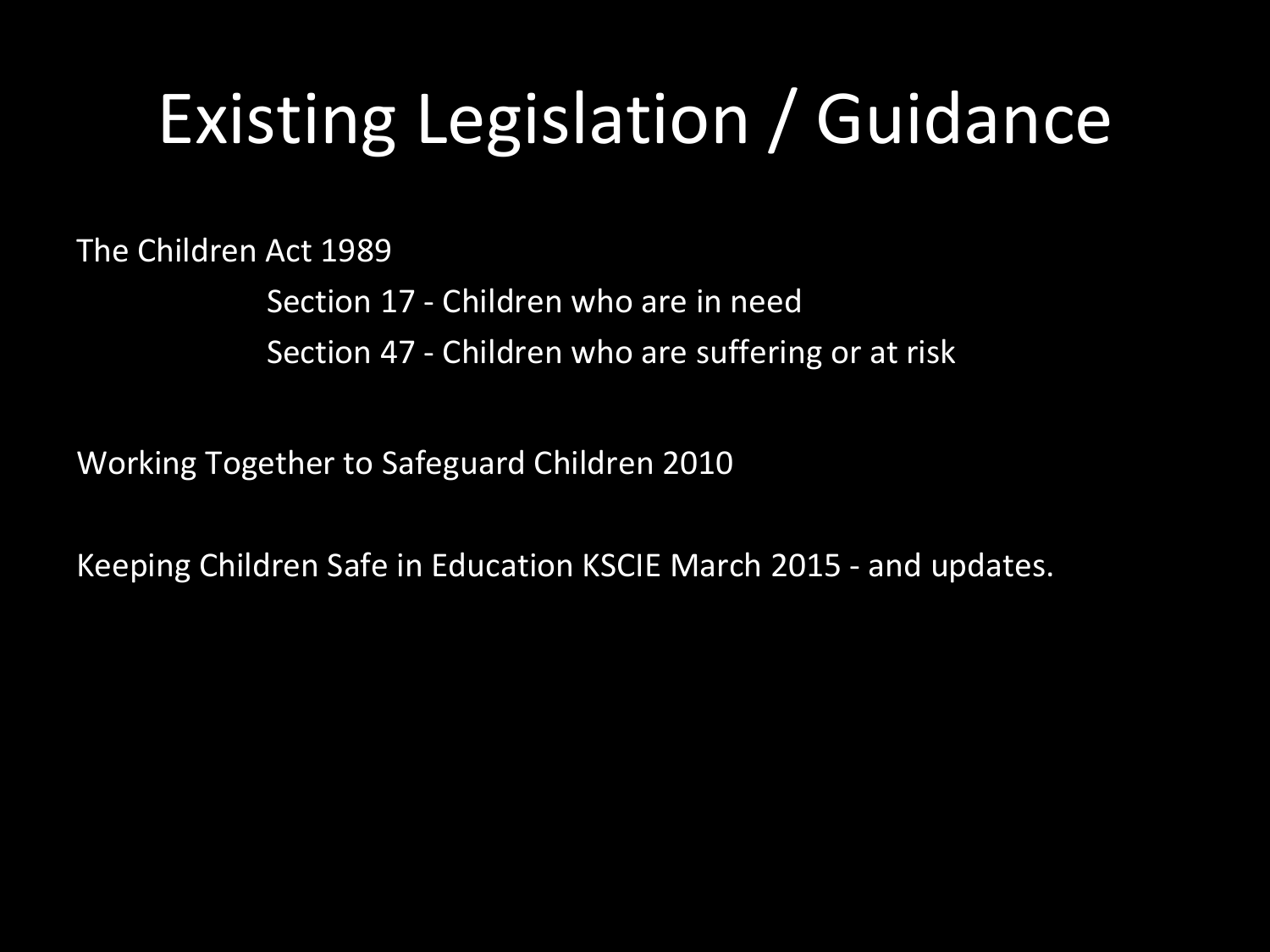## How did we get here?

#### Victoria Climbie - February 2000

Victoria died, aged 8, with 128 separate injuries to her body

- Victoria was not on a school role
- Victoria was known to 18 different care agencies.
- They did not liaise with each other

#### Soham Murders - August 2002

• Ian Huntley – Able to move from School to school when there were strong suspicions against him. No one blew the whistle. Preferred to protect their school name.

#### Baby P – 2007

- died 18 months –
- over 50 injuries known to numerous Haringey care agencies. Inadequate liaison.

#### Many more

We therefore now have a statutory duty to report any concerns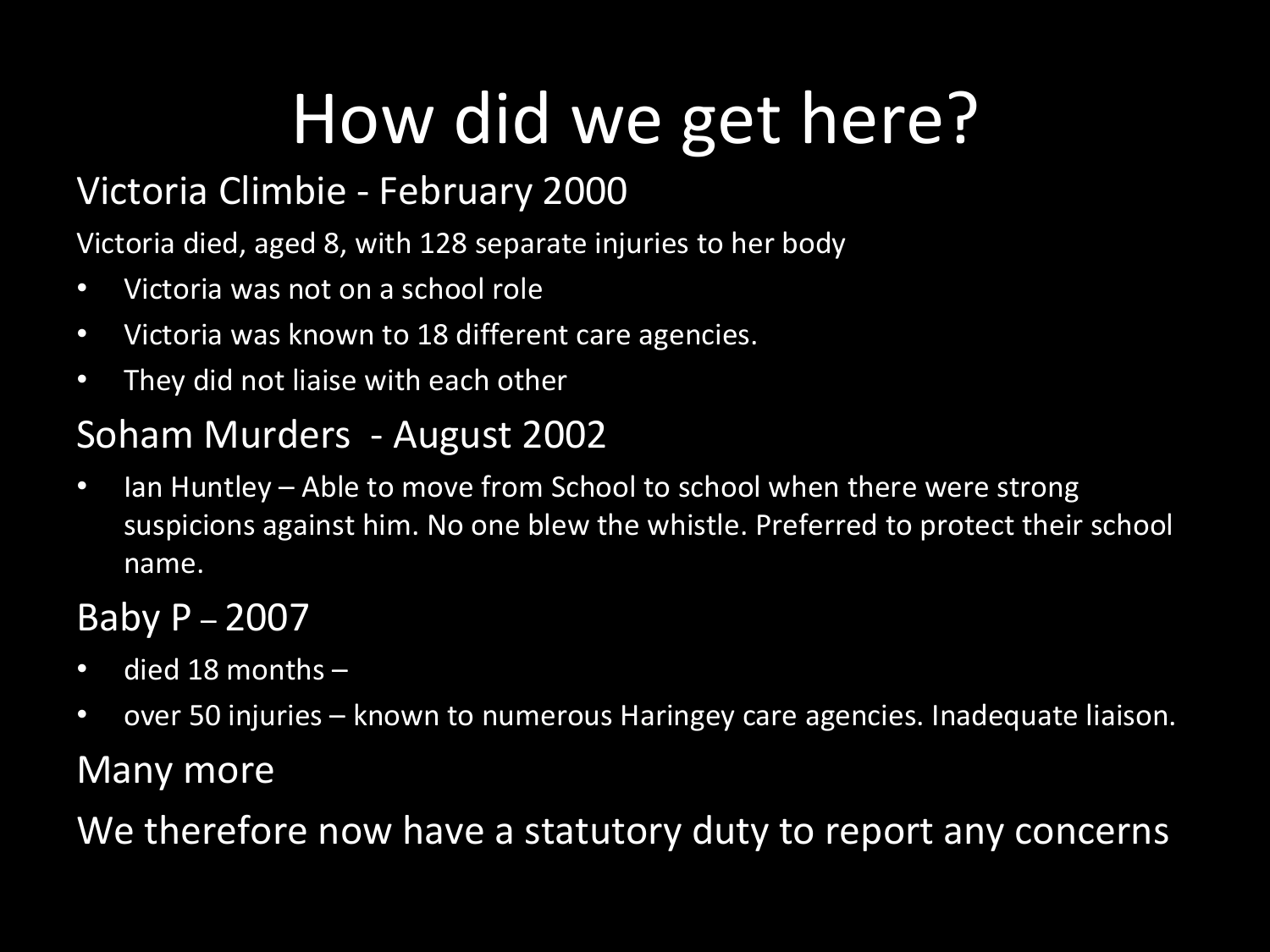#### Notes

The success – or otherwise – of safeguarding relies on everyone reporting all suspicions they may have of:

- any signs of abuse a child may show
- any action by any one else including close colleagues and even friends, that makes them feel uncomfortable.
- This is a statutory duty.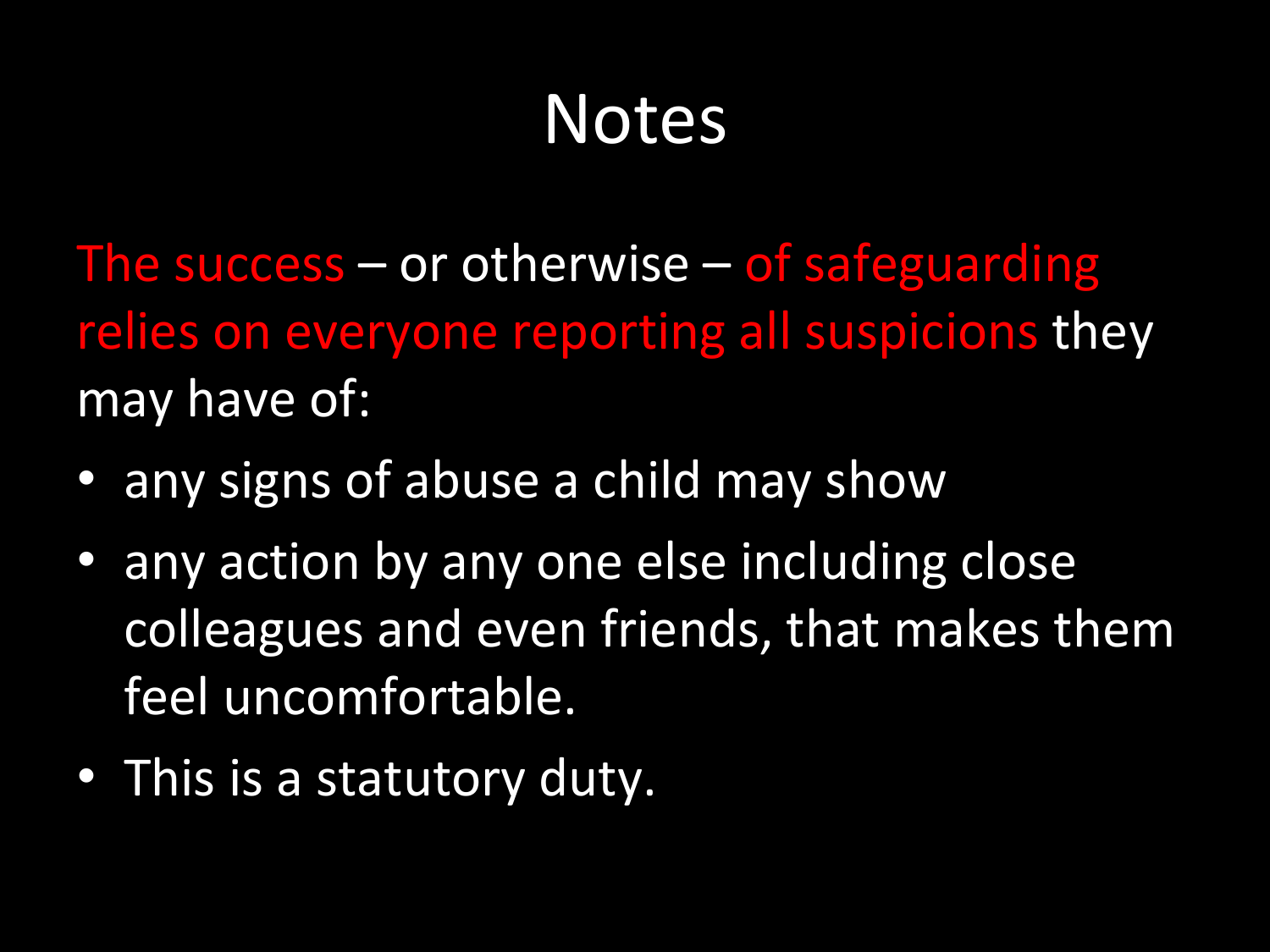#### Facts about Child Abuse

- 1-2 children are killed every week in the UK in 44% of cases the parents were principal suspects.
- There are in excess of 110,000 convicted child sex offenders living in the UK.
- Each perpetrator on average, abuses 100 times before they are caught.
- Research shows no correlation between being sexually abused as a child and going on to become an abuser as an adult
- Each week at least 1 child dies from cruelty
- Under 1s are more at risk of being killed than any other age group under 18 in England and Wales.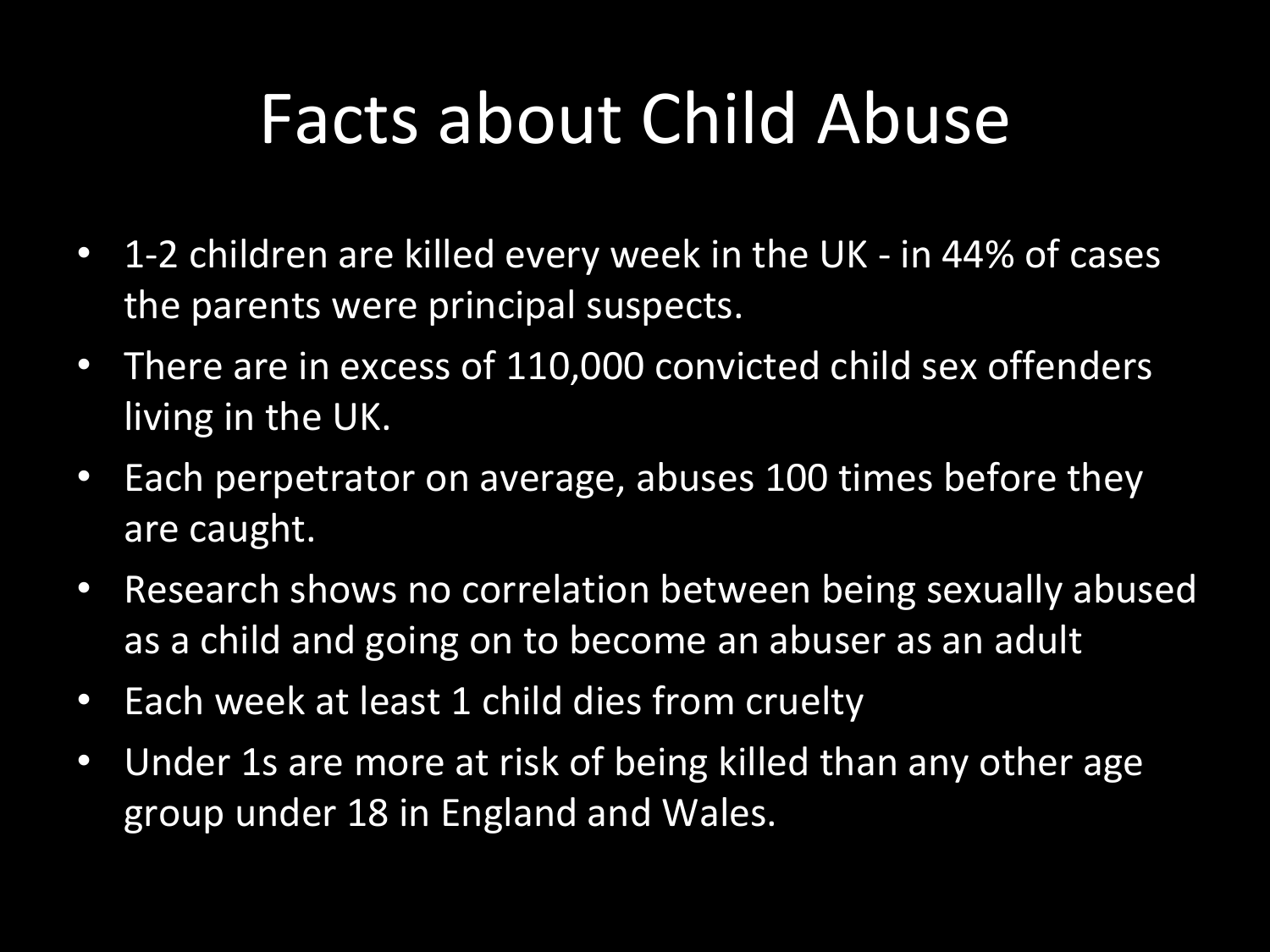#### Facts about Child Abuse

- Killings of children by a natural parent are committed in nearly equal proportions by mothers and fathers.
- ChildLine receives more calls regarding physical rather than sexual abuse.
- Over 500,000 referrals are made to social services departments every year - 75% of these are from schools.
- Of children who are subject to child protection plans, the highest number are for neglect, then emotional abuse.
- Domestic violence accounts for 15% of all violent crime.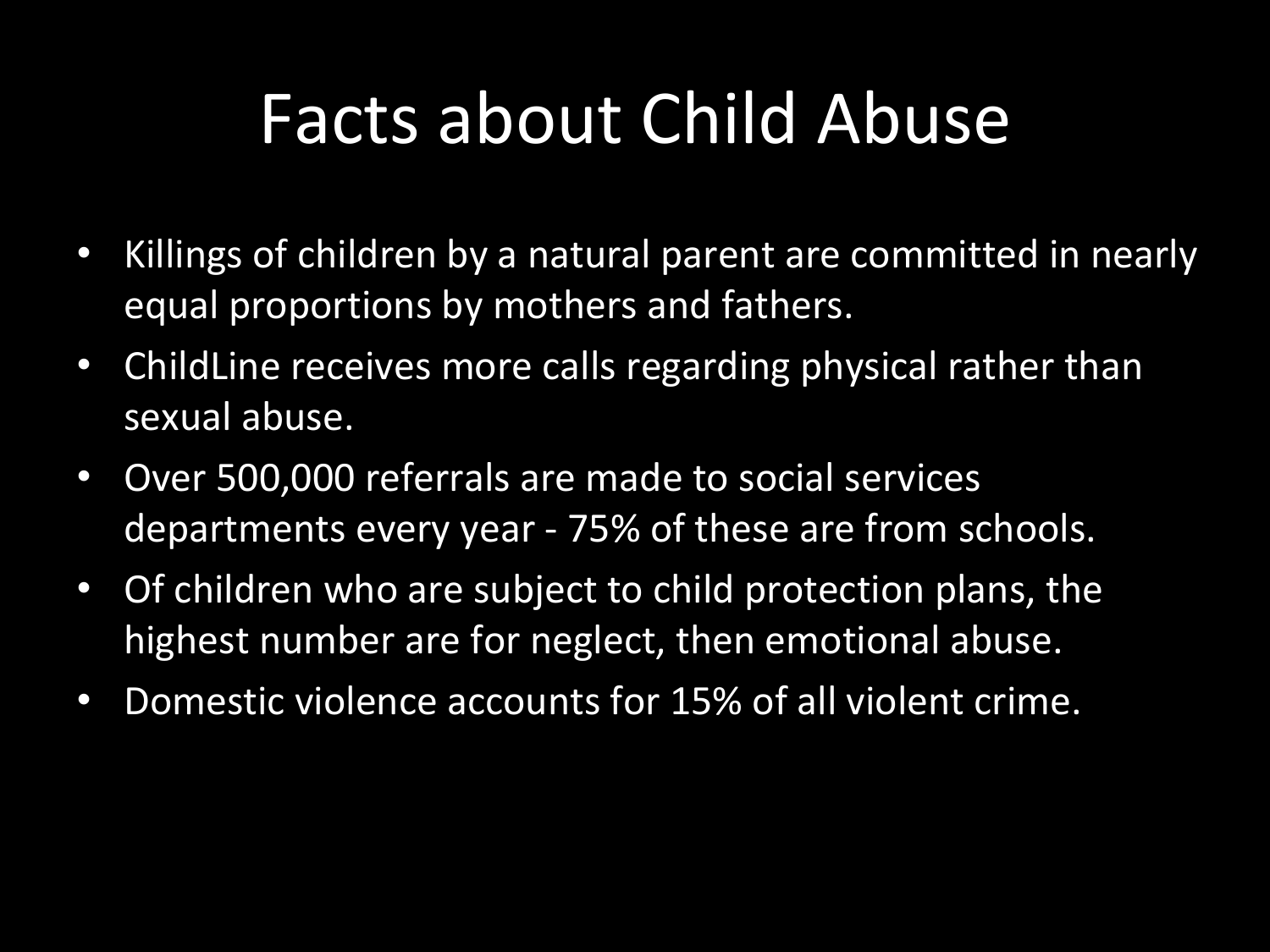## Child Exploitation Online Protection (CEOP) data

- More than 50,000 sexual predators are thought to be online at any one time in the UK.
- It is thought that every abuser abuses 100 times before they are caught
- $\bullet$  It is estimated that  $1$  in 5 young internet users have received unwanted sexual solicitation.

• Overall – this a growing area of abuse and one that can be difficult to detect – we must take this very seriously.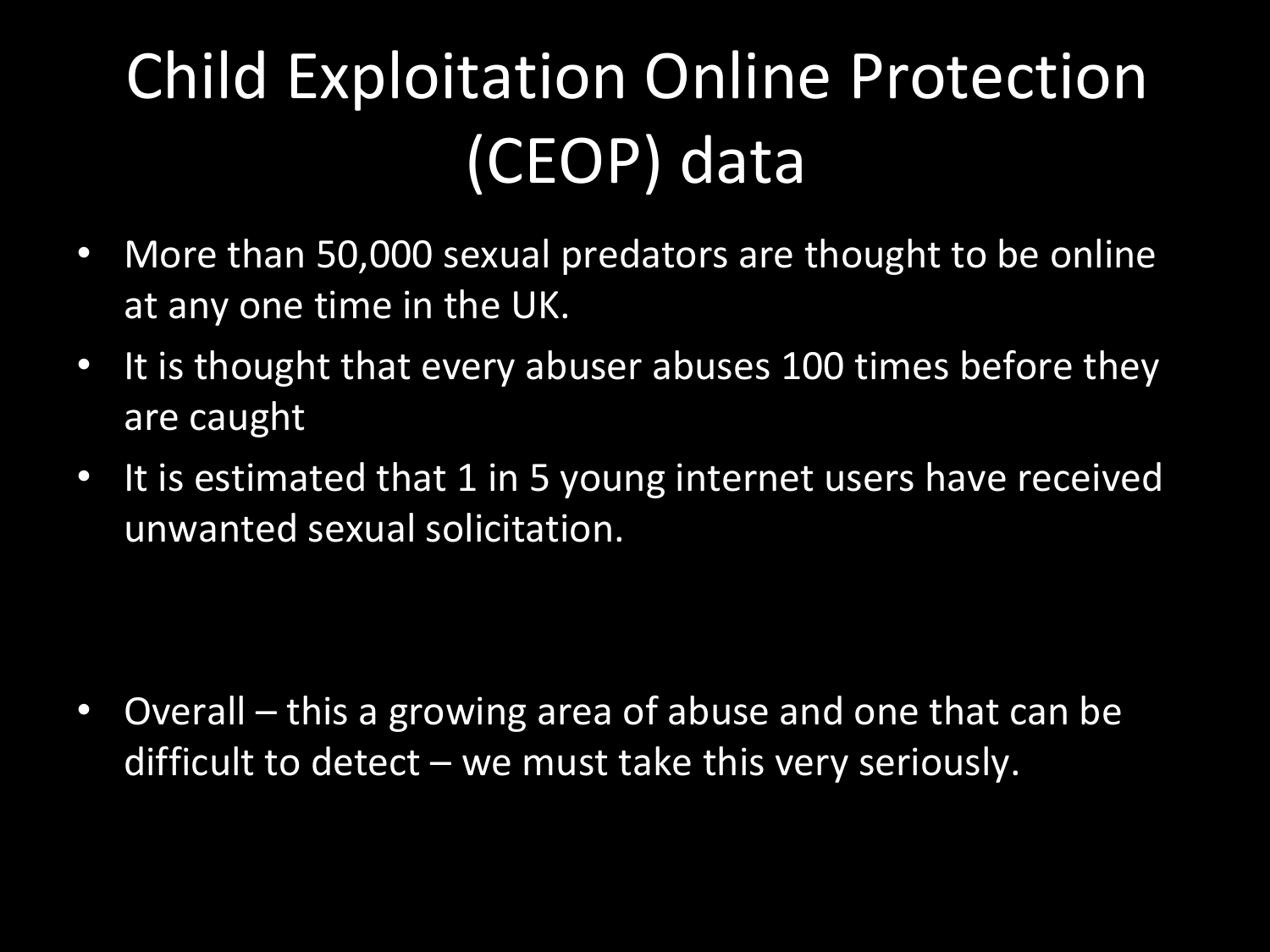### Definition

#### Safeguarding and promoting the welfare of children and vulnerable adults is defined as:

protecting children from maltreatment

preventing impairment of children's health or development

ensuring that children are growing up in circumstances consistent with the provision of safe and effective care; and undertaking that role so as to enable children to have optimum life chances to enter adulthood successfully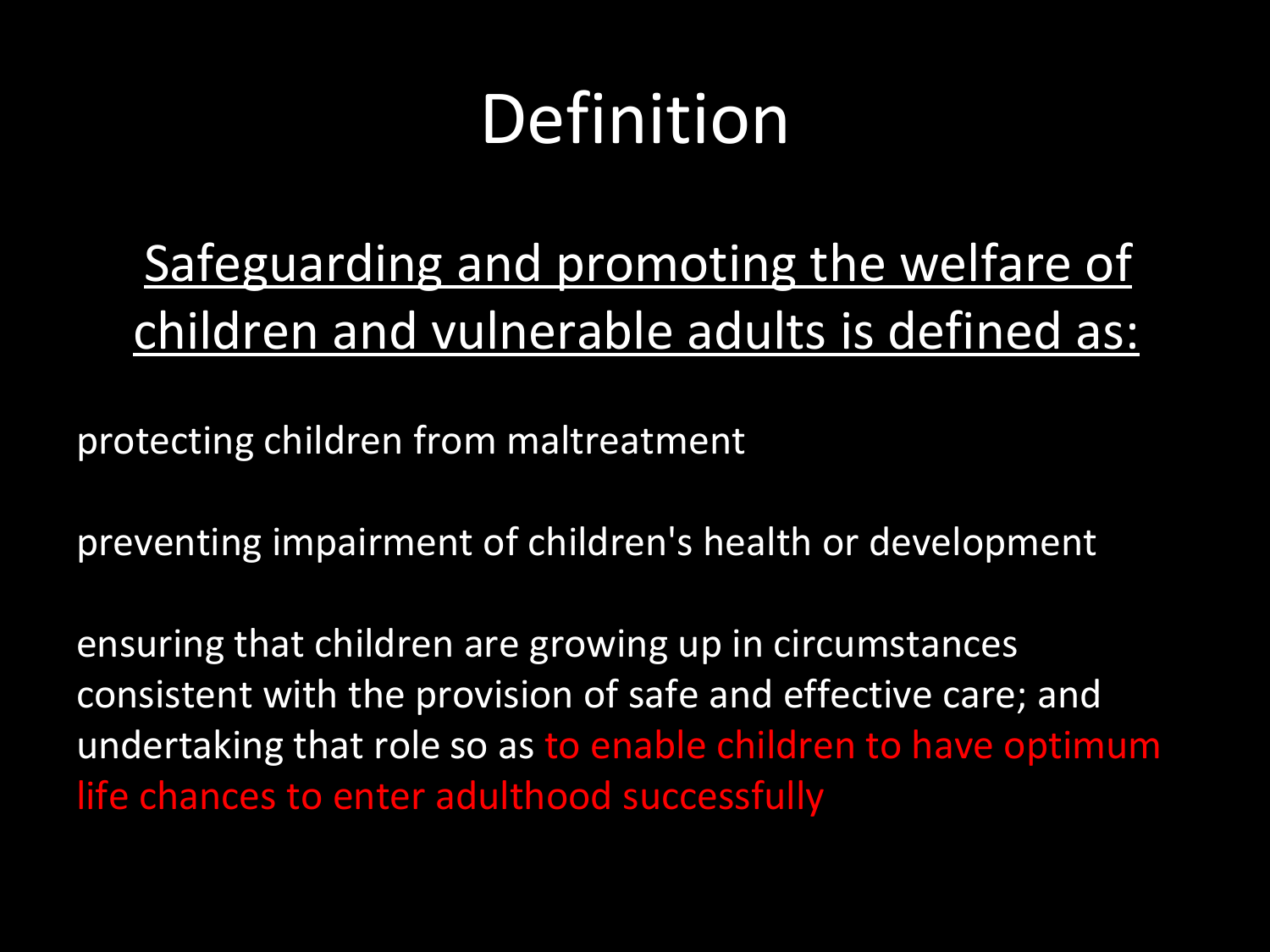## Types of Abuse

- Physical
- Sexual
- Neglect
- Emotional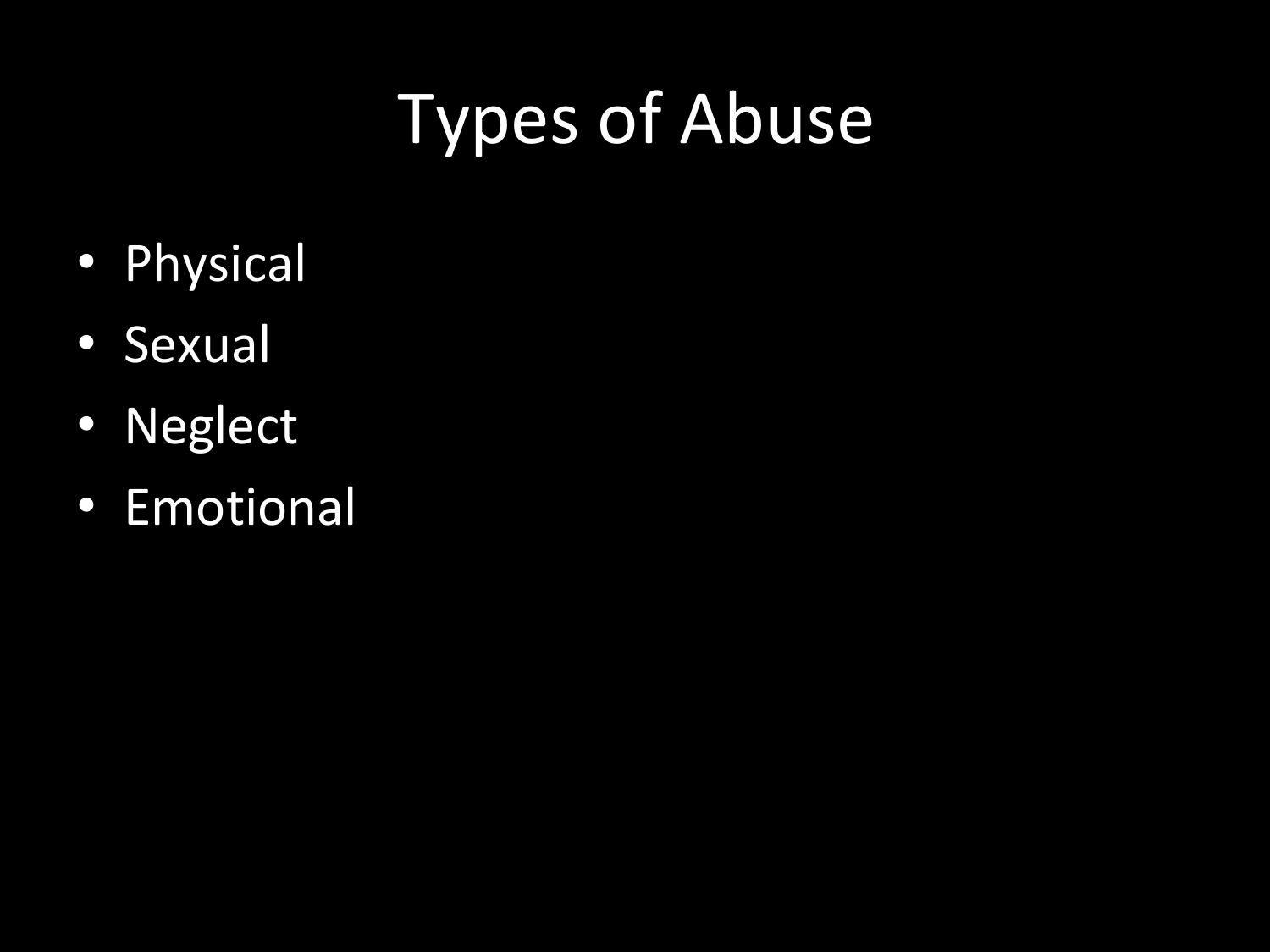### Physical Abuse

- May involve hitting, shaking, throwing, poisoning, burning or scalding, drowning or suffocating, or otherwise causing physical harm to a child
- Physical harm may also be caused when a parent or carer fabricates the symptoms of, or deliberately induces illness in a child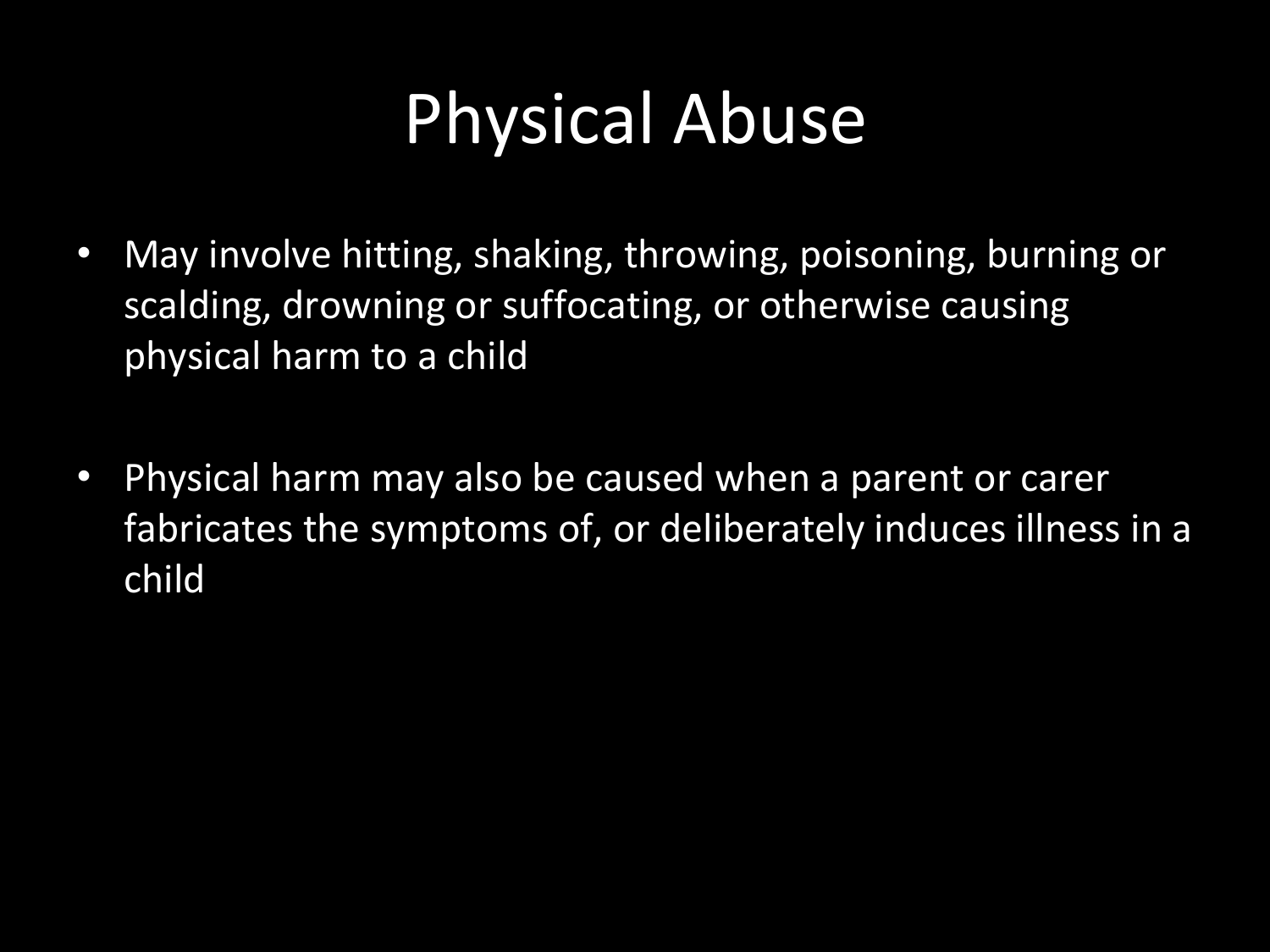# Signs that MAY indicate Physical abuse

Unexplained Bruising / Marks on the body Unwillingness to remove clothing / shower Twitching away from potentially threatening behaviour (eg raised arm) Changes in behaviour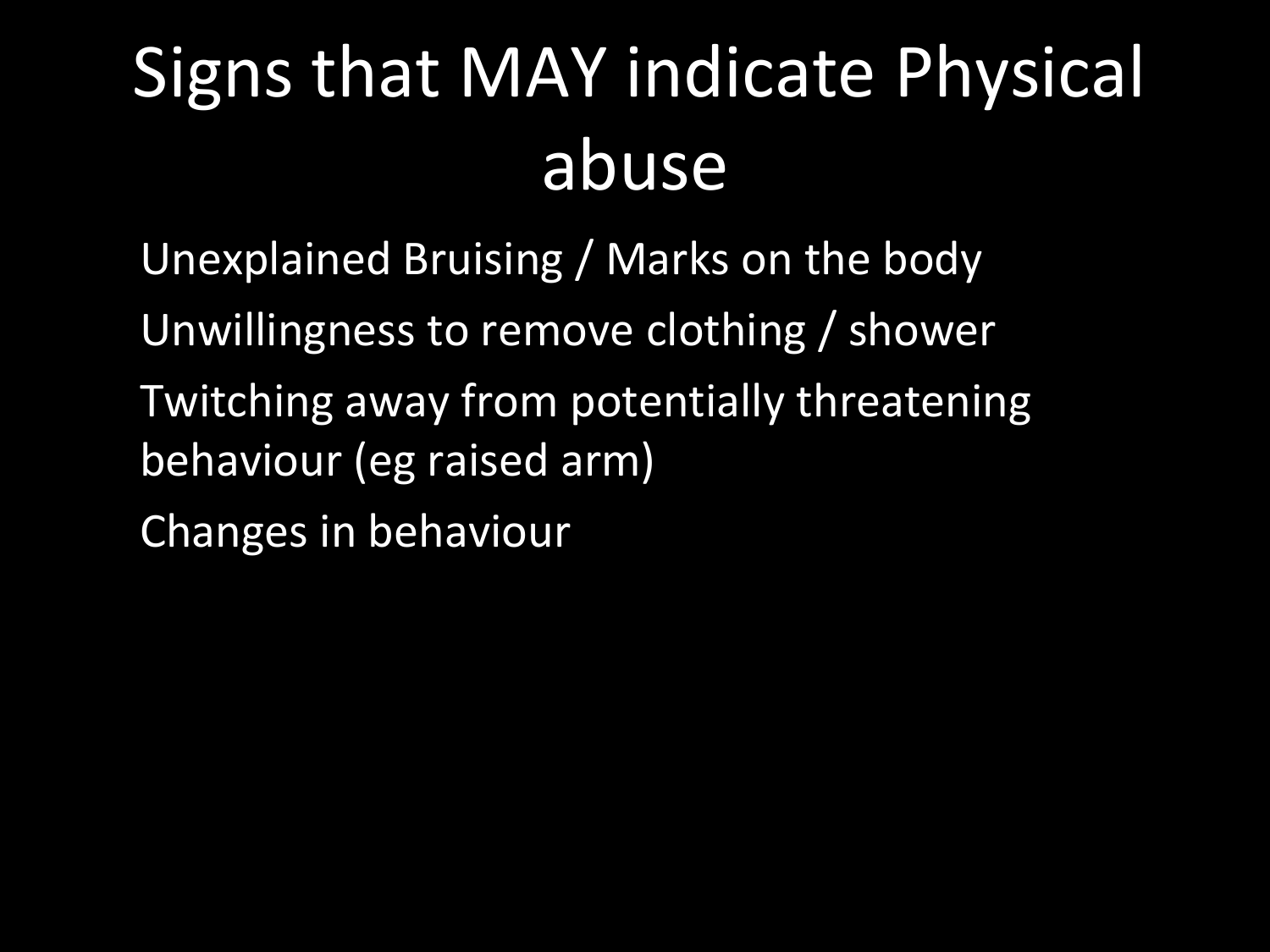#### Sexual Abuse

Involves forcing or enticing a child or young person to take part in sexual activities, not necessarily involving a high level of violence.

The activities may involve physical contact, including assault by penetration (eg. rape) or non-penetrative acts such as masturbation, kissing, rubbing etc.

They may also include non-contact activities such as involving children looking at sexual images or grooming a child in preparation for abuse (including via the internet).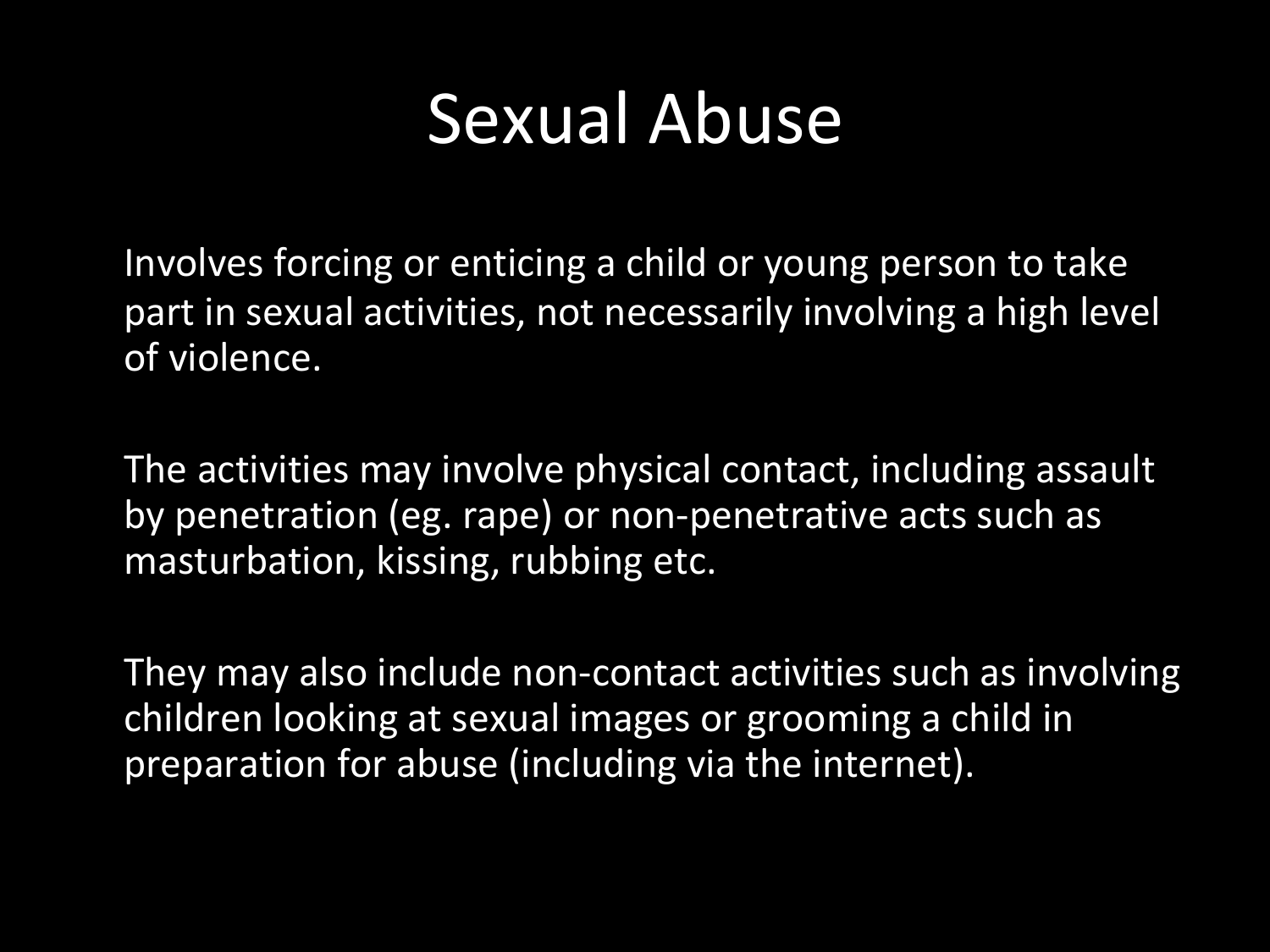#### Signs that MAY indicate Sexual Abuse:

- Sudden changes in behaviour and school performance
- Displays of affection which are sexual and age inappropriate
- Self harm, self mutilation and attempts at suicide
- Alluding to secrets which they cannot reveal
- Tendency to cling or need constant reassurance
- Unexplained gifts or money
- Depression and withdrawal
- Fear of undressing for gym activities
- Fire starting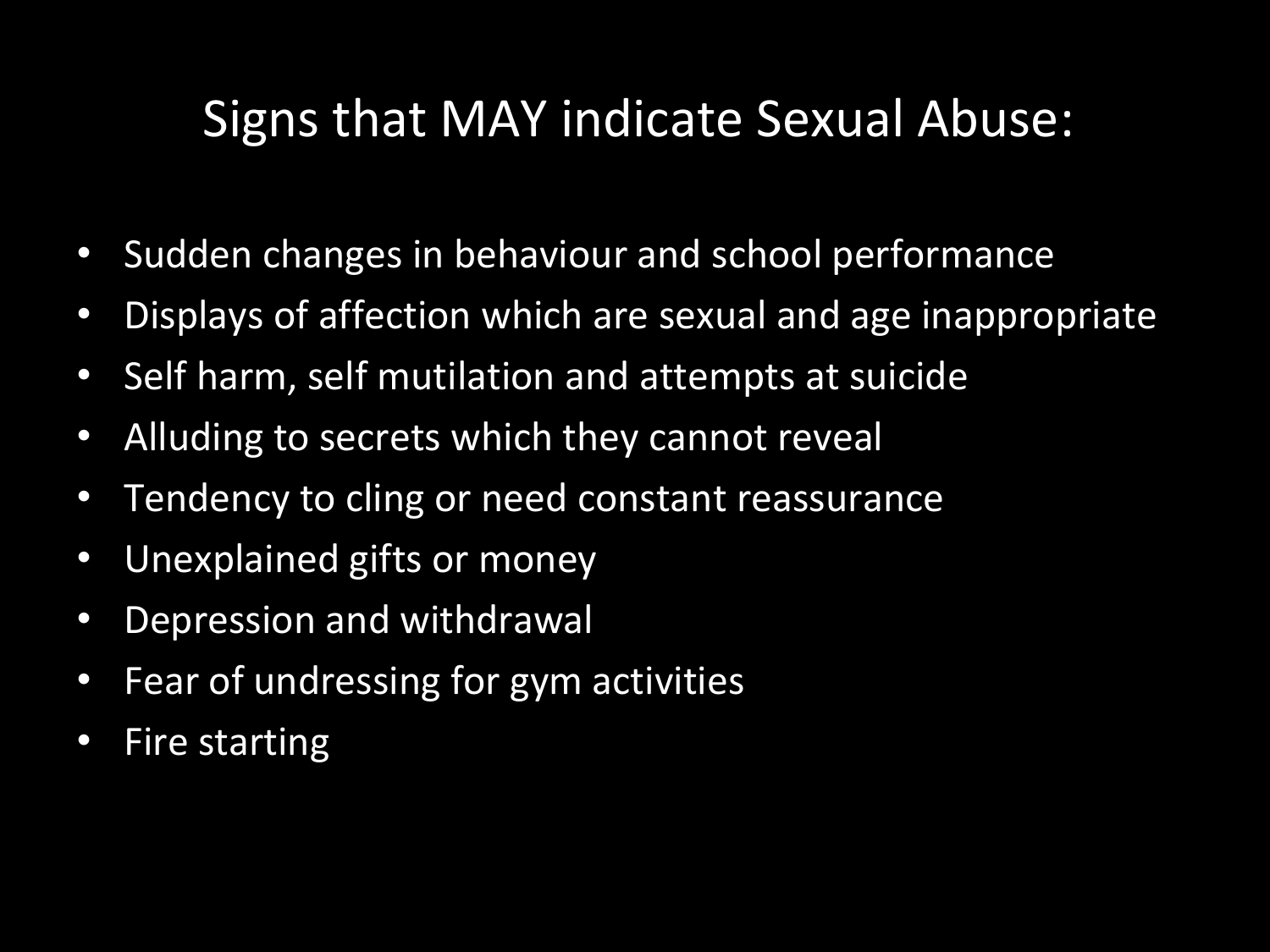# **Neglect**

The persistent failure to meet a child's basic physical and/or psychological needs likely to result in the serious impairment of the child's health and development.

Neglect may involve a parent or carer failing to provide food, clothing, shelter; failing to protect a child from physical or emotional harm; failing to provide adequate supervision or failing to ensure access to appropriate medical care or treatment.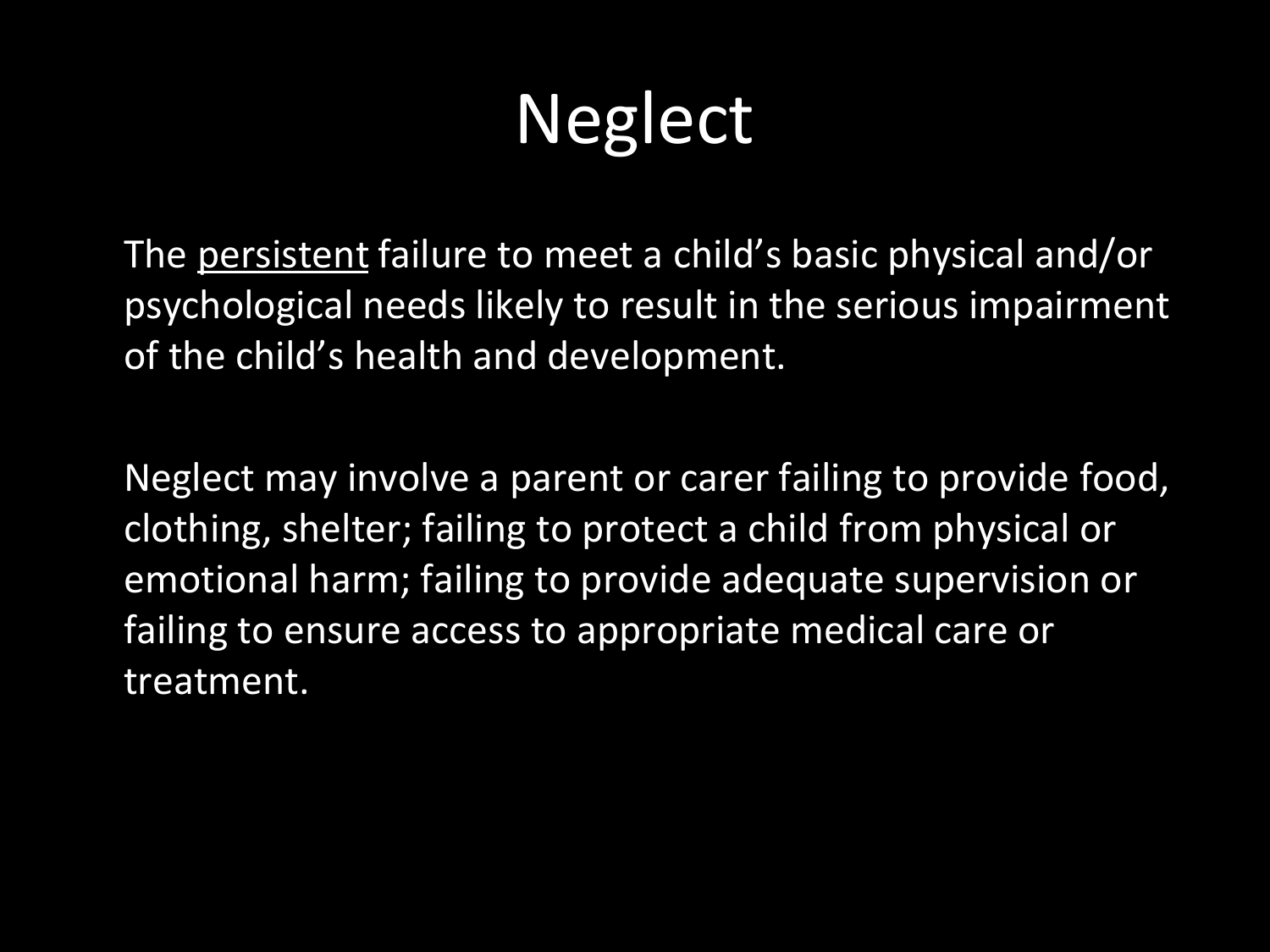#### Signs that MAY indicate Neglect:

- Excessive hunger
- Poor personal hygiene, especially poor dental hygiene
- Frequent tiredness
- Inadequate clothing
- Frequent lateness or non-attendance at school
- Untreated medial problems
- Poor relationship with peers
- Compulsive stealing or scavenging
- Rocking, hair twisting and thumb sucking
- Running away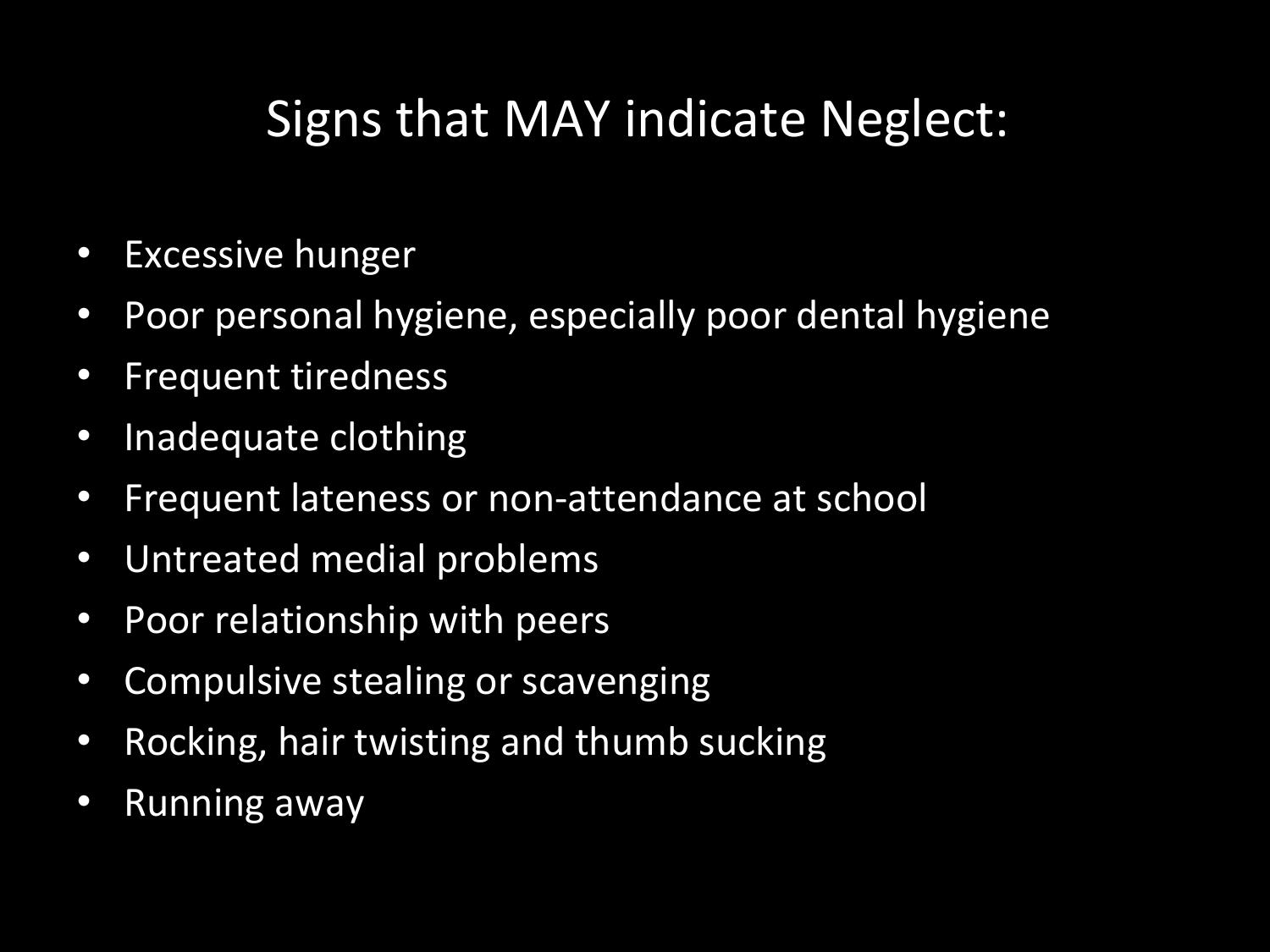#### Emotional Abuse

Persistent emotional maltreatment of a child such as to cause severe & persistent adverse effects on the child's emotional development. It may involve:

- conveying to children that they are worthless, inadequate
- not giving the child opportunities to express their views
- making fun of what the say
- causing children frequently to feel frightened or in danger
- seeing or hearing the ill-treatment of another
- serious bullying, including cyber-bullying Some level of emotional abuse is involved in all types of maltreatment of a child, though it may occur alone.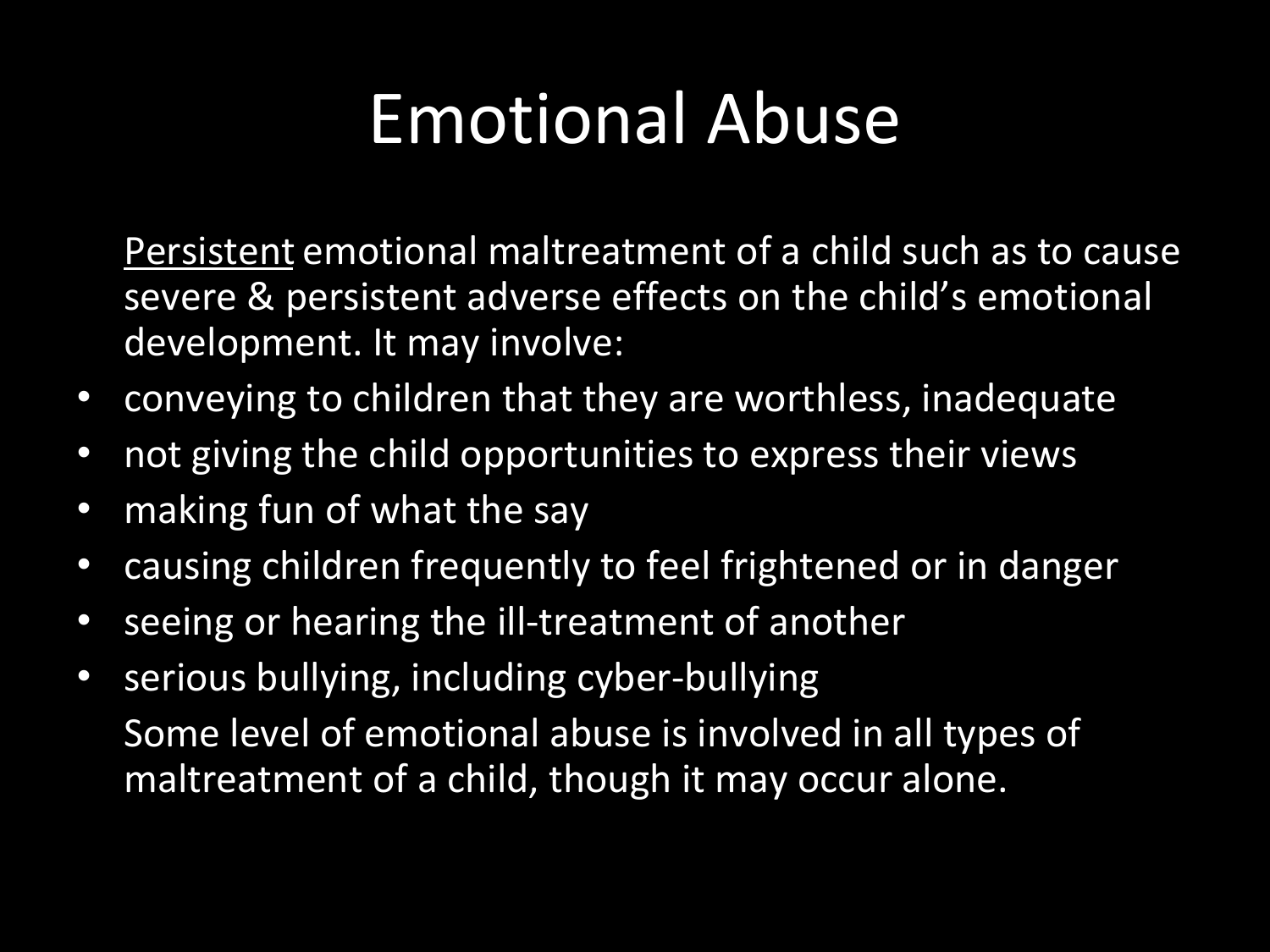#### Signs that MAY indicate Emotional Abuse:

- Over reaction to mistakes
- Lack of self confidence
- Sudden speech disorders
- Self harming
- Extremes of passivity and / or aggression
- Compulsive stealing
- Drug, alcohol, solvent abuse
- Fear of parents being contacted
- Excessive need for approval, attention and affection.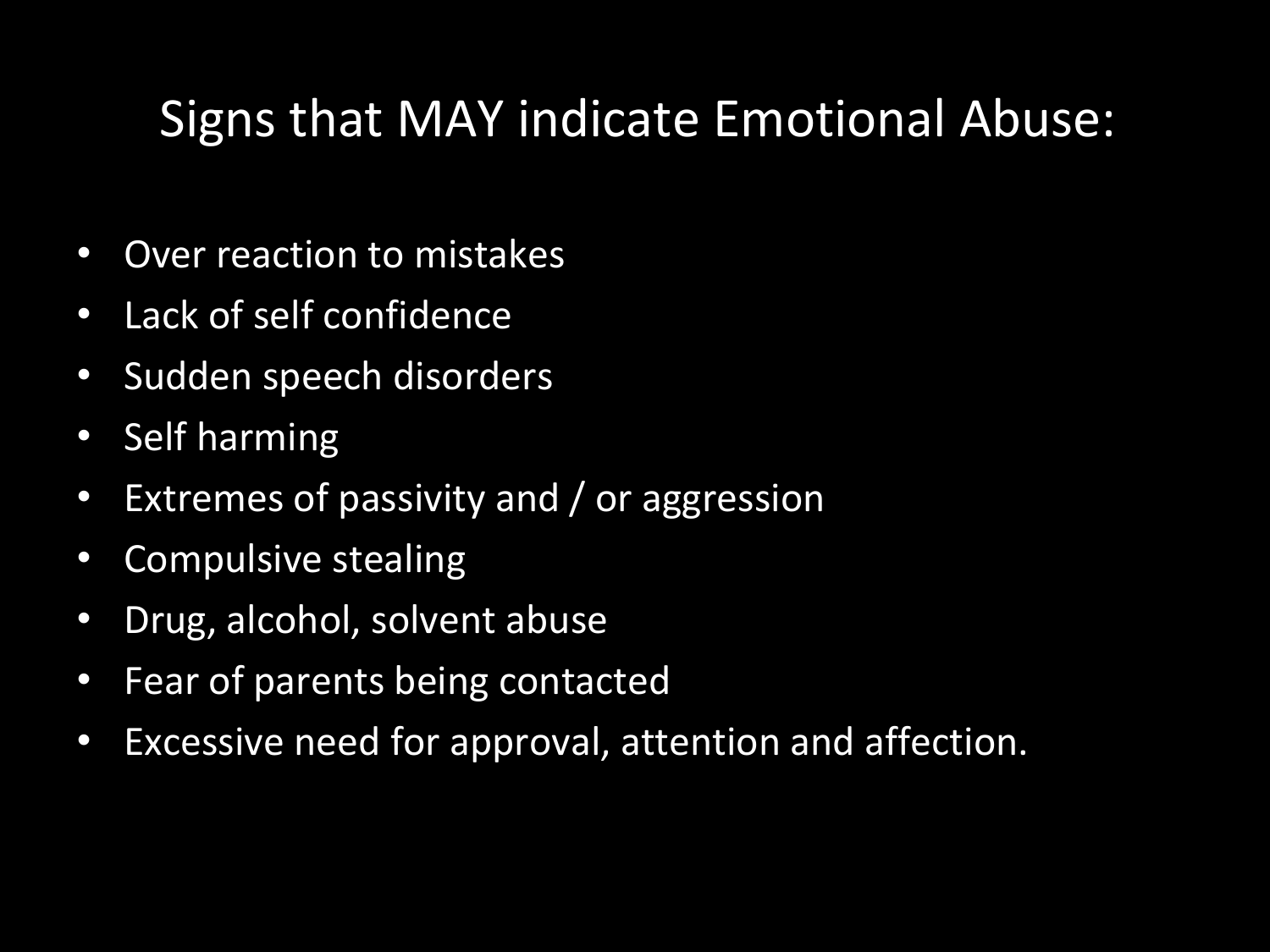#### Notes

- They key word in all the slides on signs is 'MAY'
- It is possible that a number of signs that indicate abuse are evident – perhaps in combination - but that there has still been no abuse.
- Do not jump to conclusions
- Always report your concerns however.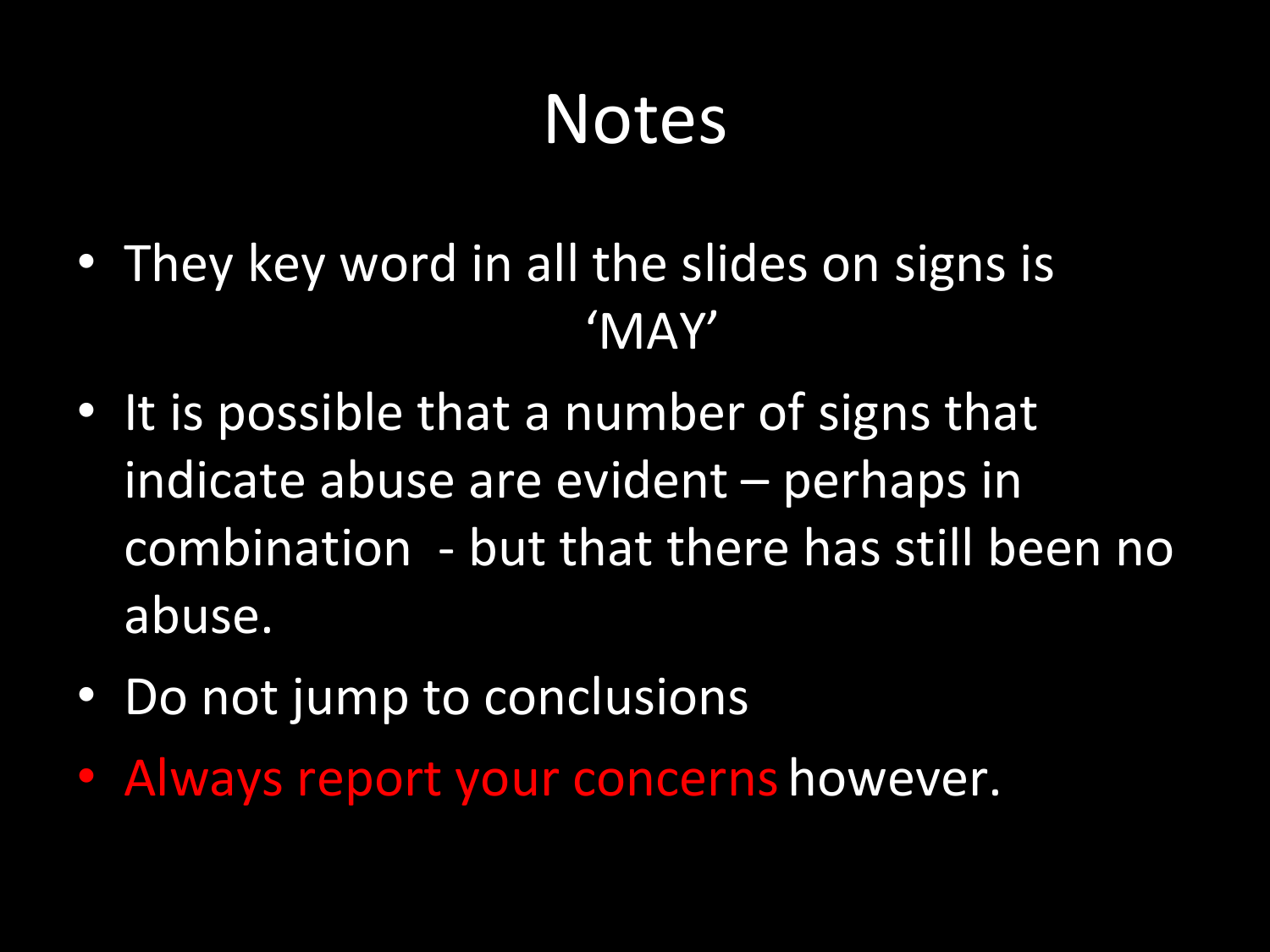#### Child Protection

- Child Protection is part of safeguarding and promoting welfare. It refers to the activity that is undertaken to protect specific children who are suffering, or are likely to suffer, significant harm
- Effective Child Protection is essential as part of wider work to safeguard and promote the welfare of children. However, all agencies and individuals should aim to proactively safeguard and promote the welfare of children so that the need for action to protect children from harm is reduced.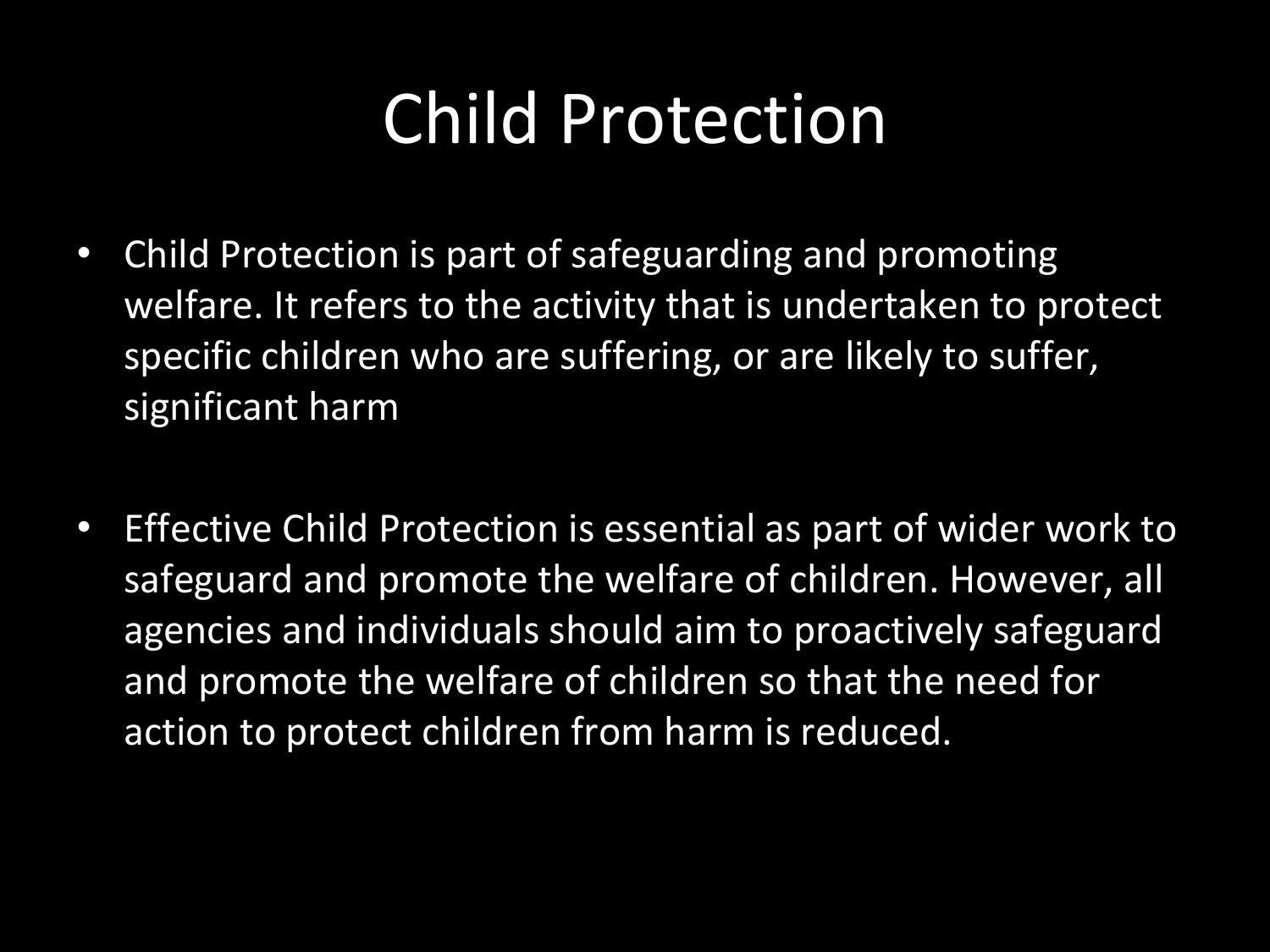### The EFA should:

- Have a named Designated Safeguarding Lead (DSL)
- Have a Child Protection Policy and procedures in place in accordance with regulation.
- Make the policy clearly available to all who need to or want to see it and review it annually.
- Have procedures for dealing with allegations of abuse against members of staff that comply with regulatory procedures.
- Ensure that all staff or volunteers are aware of the EFA CP policy.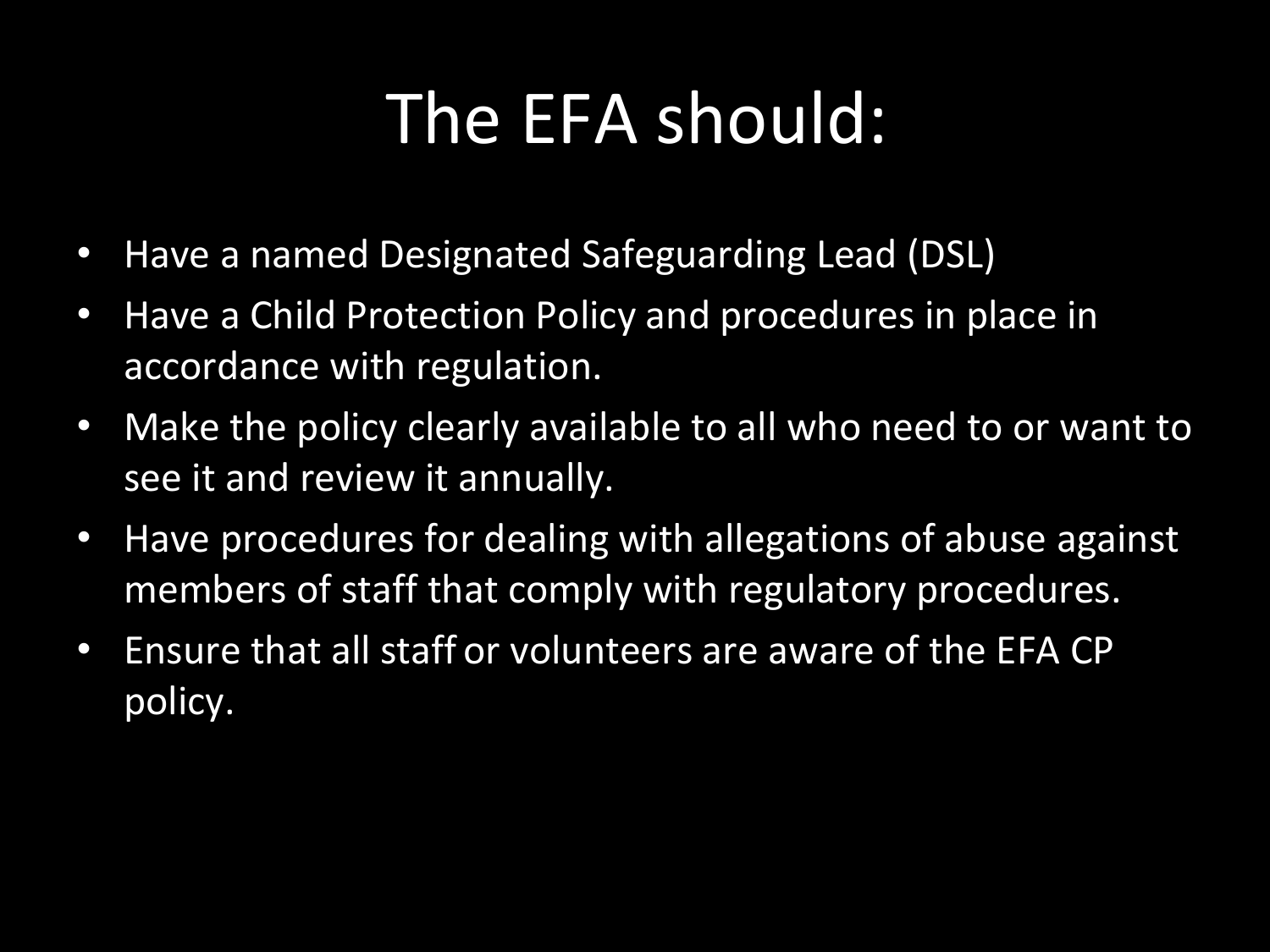## If a child reports abuse to you

- Reassure
- React
- Record
- Support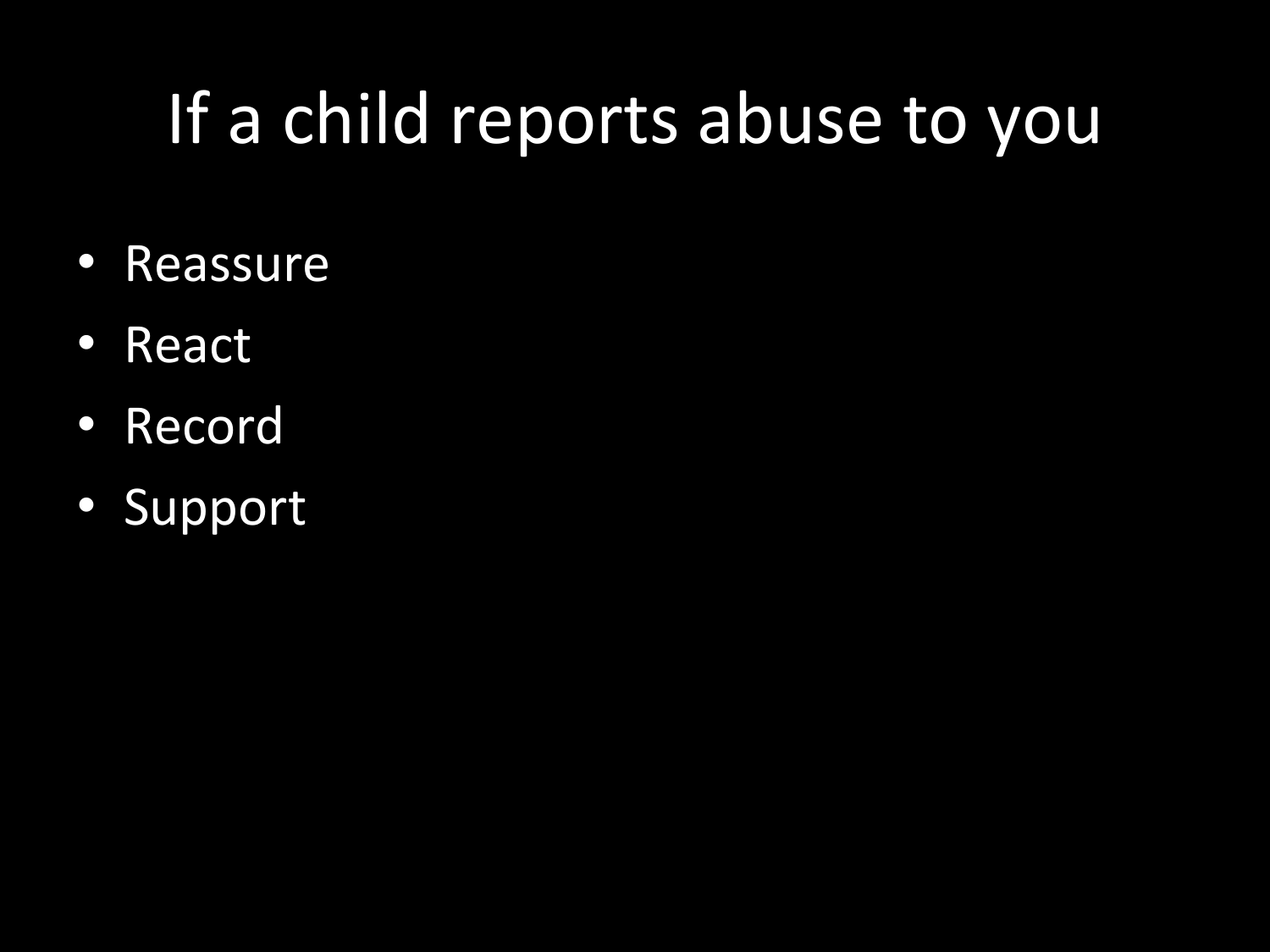#### Reassure

- Stay calm and tell the child that he/she has done the right thing in talking to you
- Be honest: do not make promises that you cannot keep
- Do not promise confidentiality
- Acknowledge how hard it must have been for the child to tell you what happened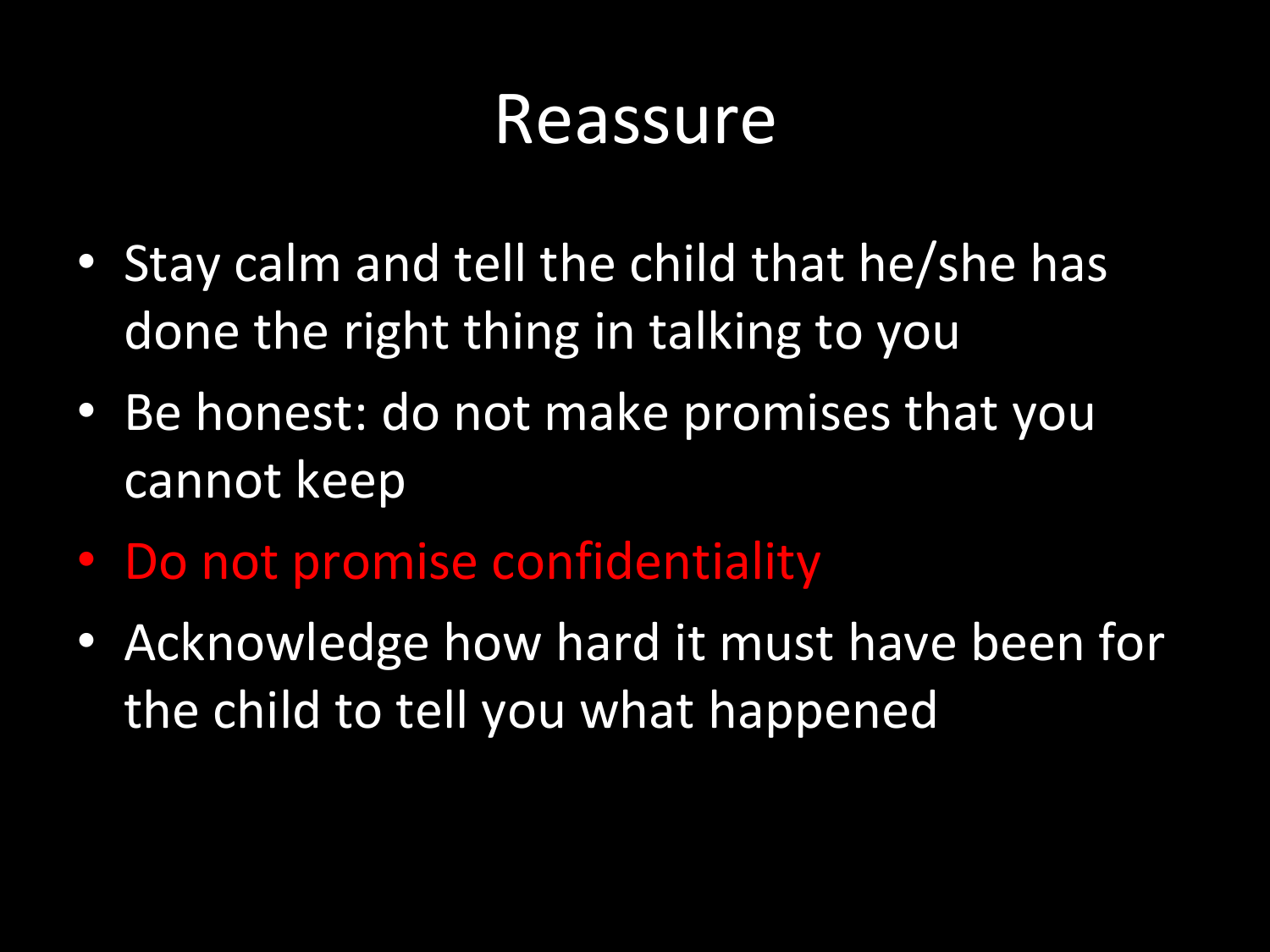#### React

- React only as far as is necessary for you to establish whether or not you need to refer this matter; do not interrogate.
- Ask open questions. (Eg. Is there anything else you would like to tell me?)
- Explain what you have to do next and to whom you have to talk
- But do not chat to other members of The EFA / school concerned…… 'need to know policy'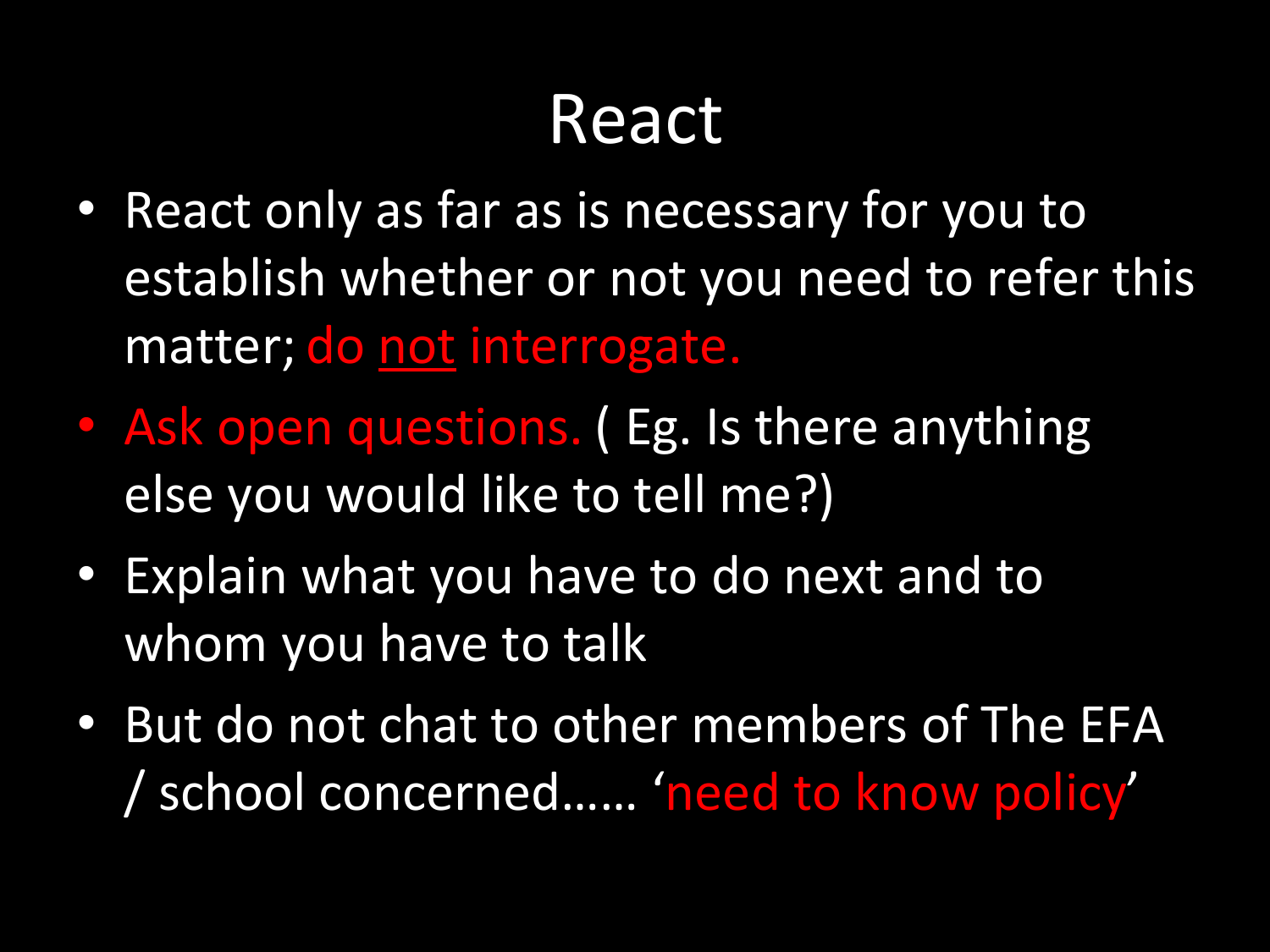## Record

- Make notes of the conversation as soon as possible
- Take care to record timing, setting and personnel as well as what was said
- Be objective in your recording; do not include your interpretations
- Use the language of the child, not 'adult speak'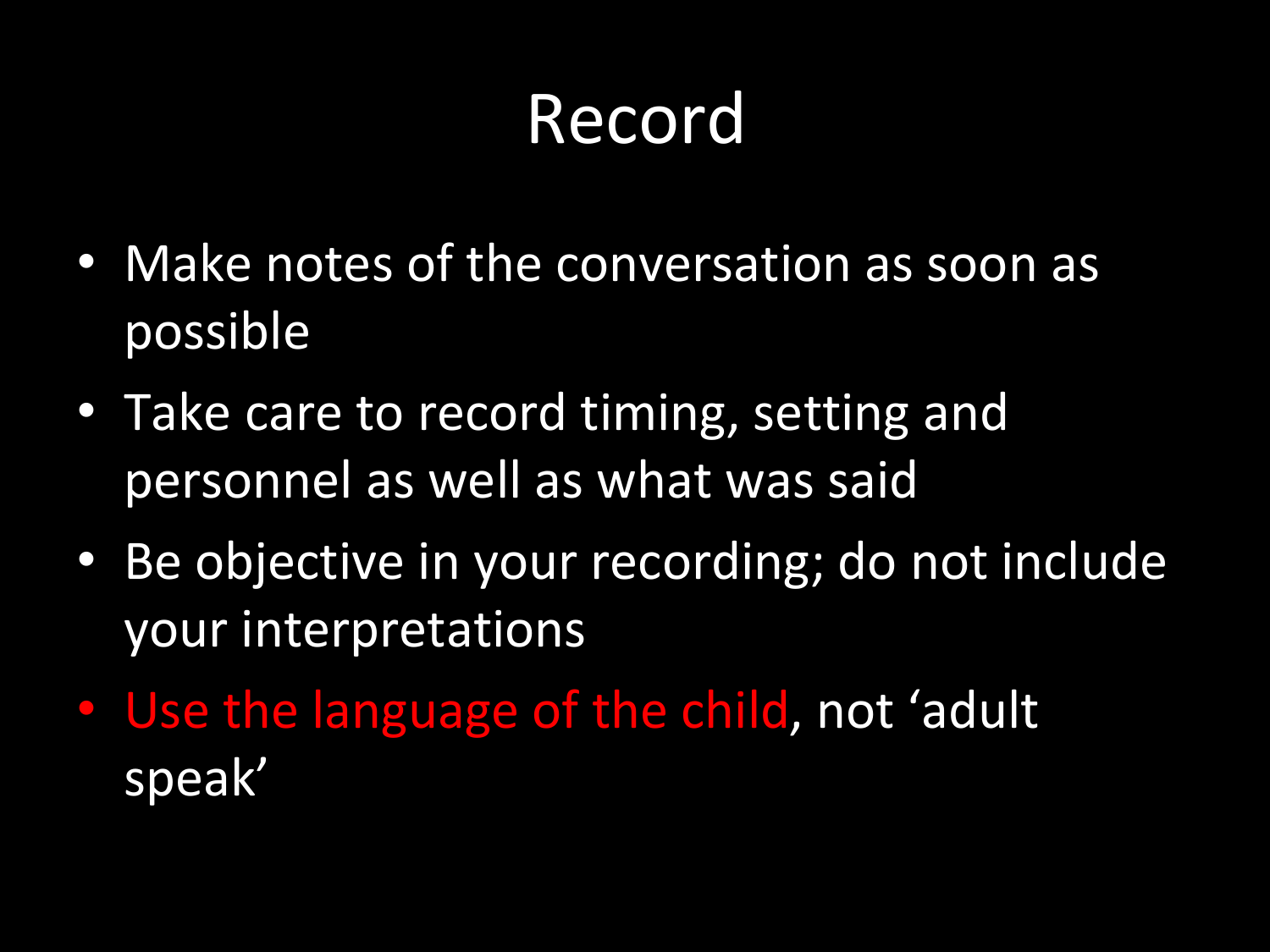## Support

• The child will need support through the process of investigation and afterwards

• You may / will need support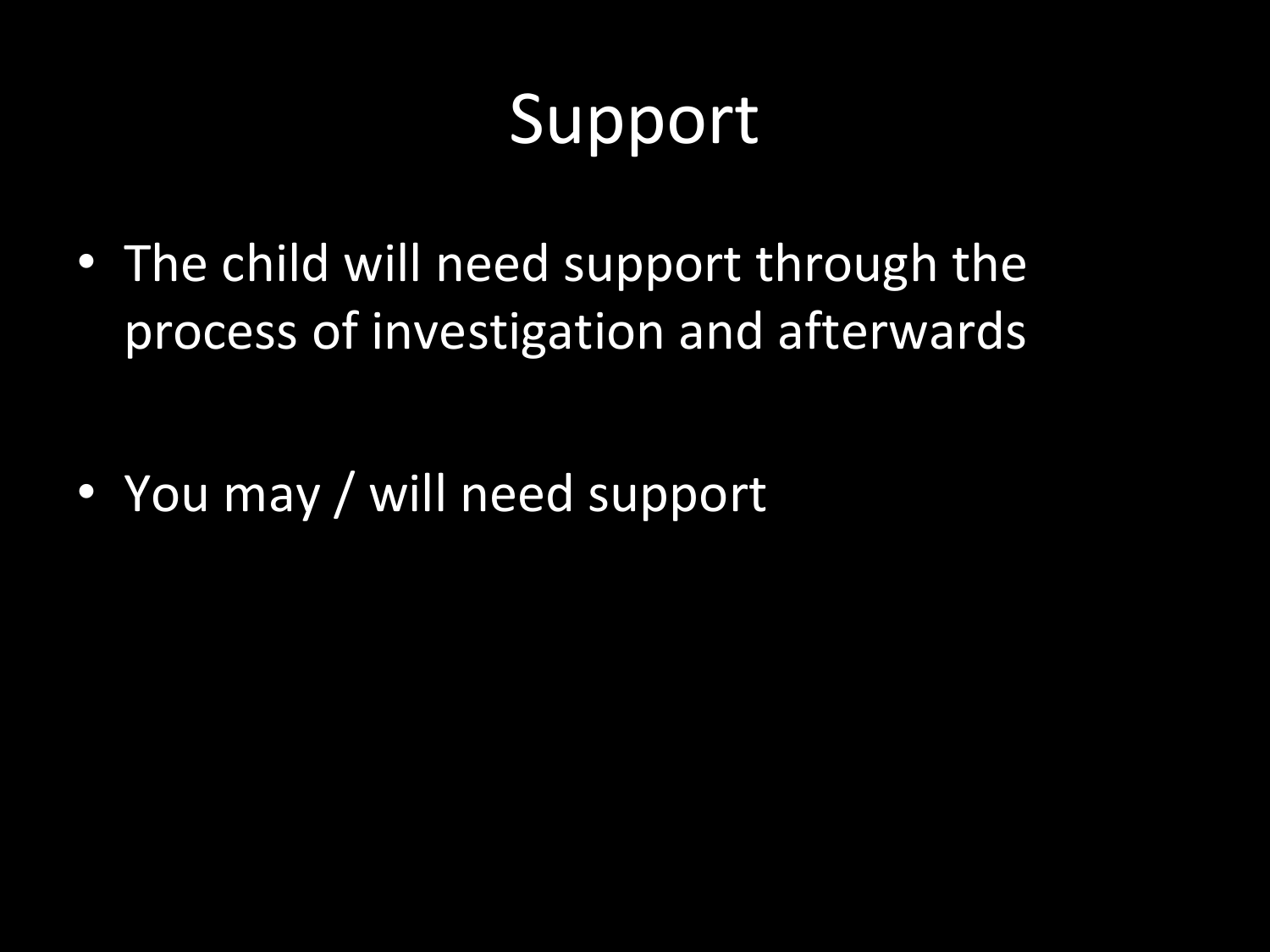#### Notes

- If a child asks you to listen to them you should always do so.
- The only exception would be when:
	- by listening to one you exposed others, for whom you had responsibility, to physical harm.
- You should get the others to safety as soon as possible and then listen to the child.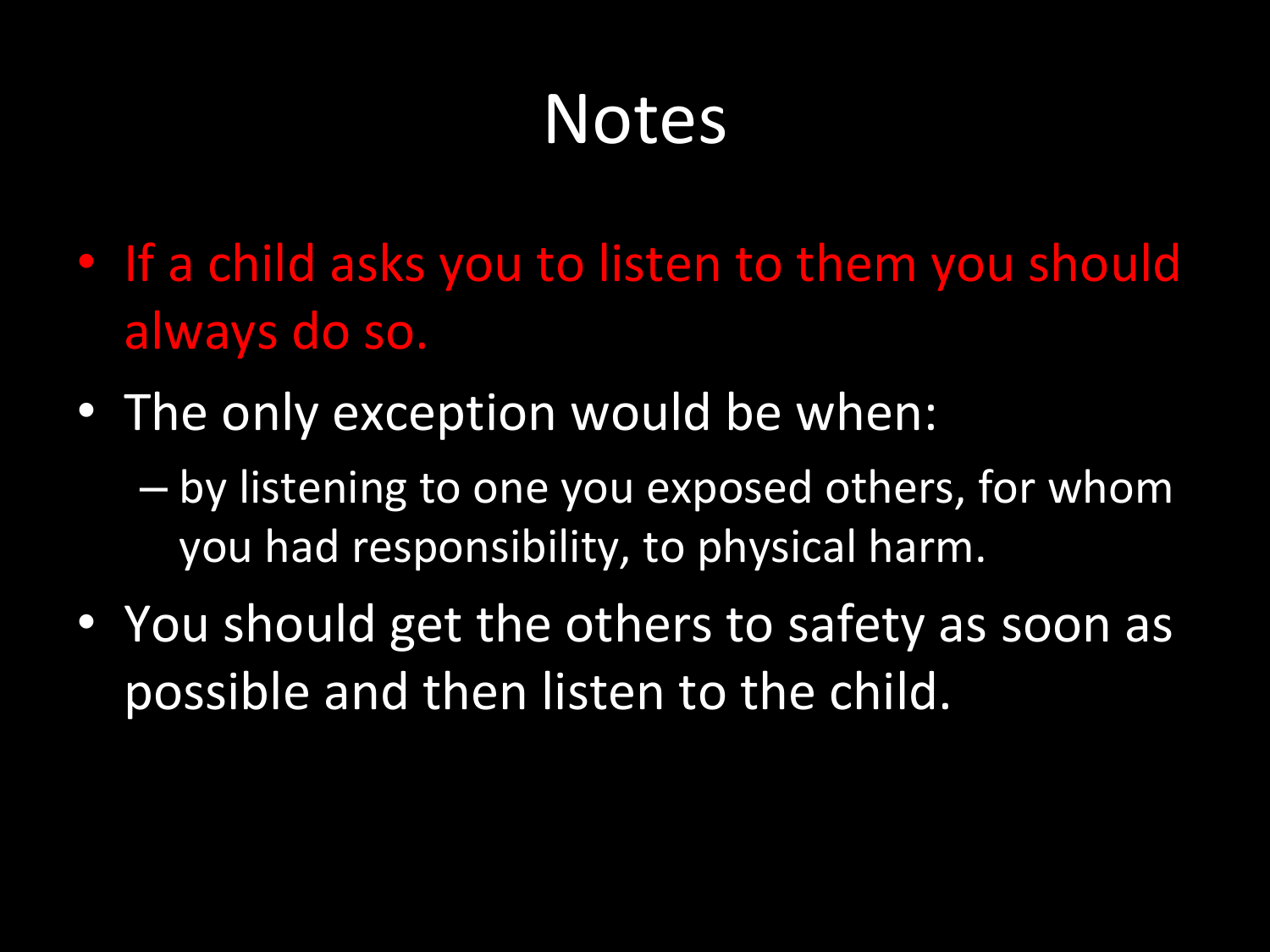#### Notes

No matter what you have heard you should avoid the temptation of talking to other staff. Only the DSL.

- If a child has been abused for example at home then returning to school may be a real therapy for them – but it may not be if they are humiliated by the thought that all adults with them know what they have been through.
- In all cases referral should be to the DSL of the EFA and of the school to which the pupil belongs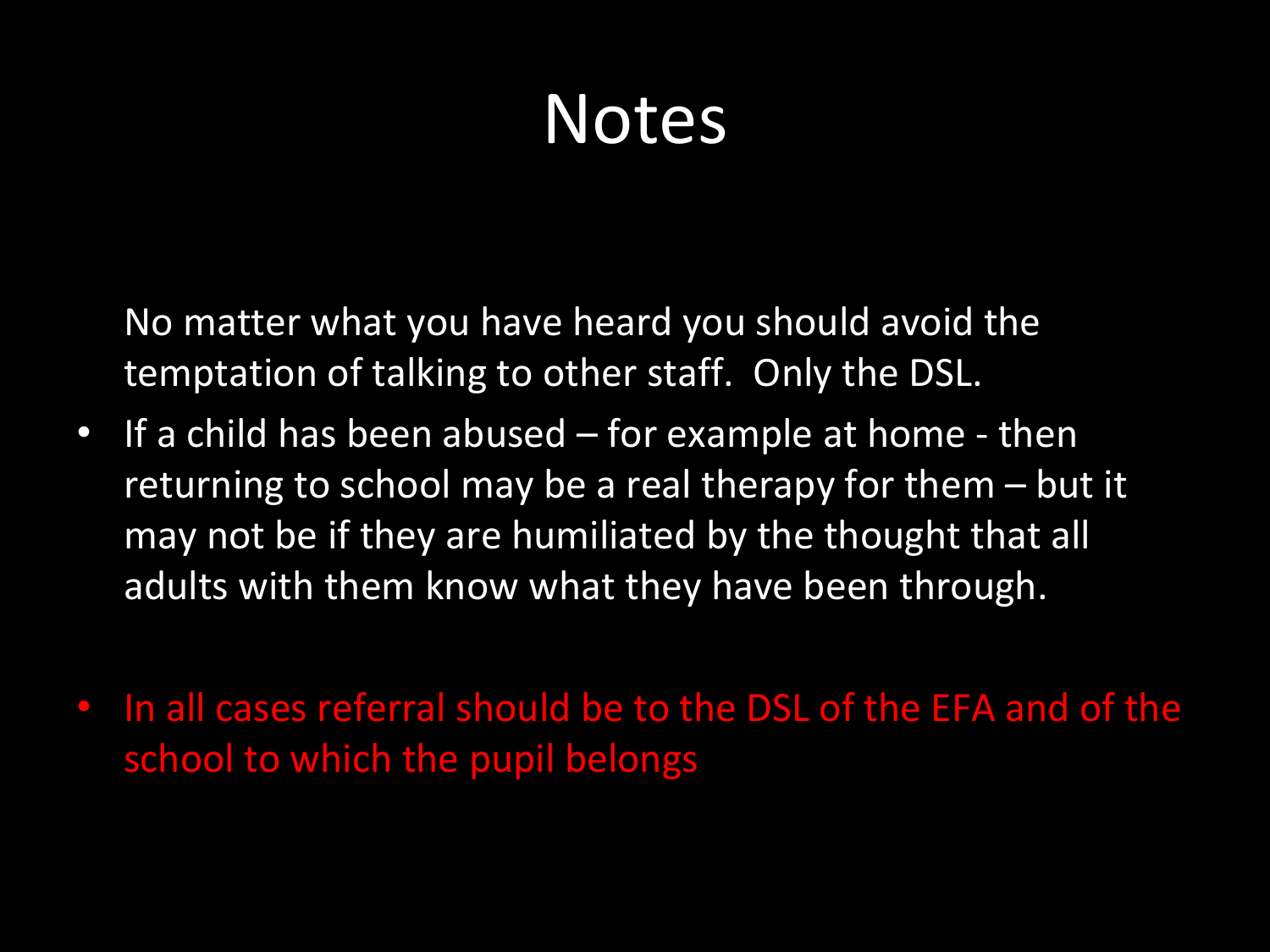#### Did you know?

As a result of the Sexual Offences Act 2003, it is a criminal offence for a person in a position of trust to engage in a relationship with a young person under 18 years of age.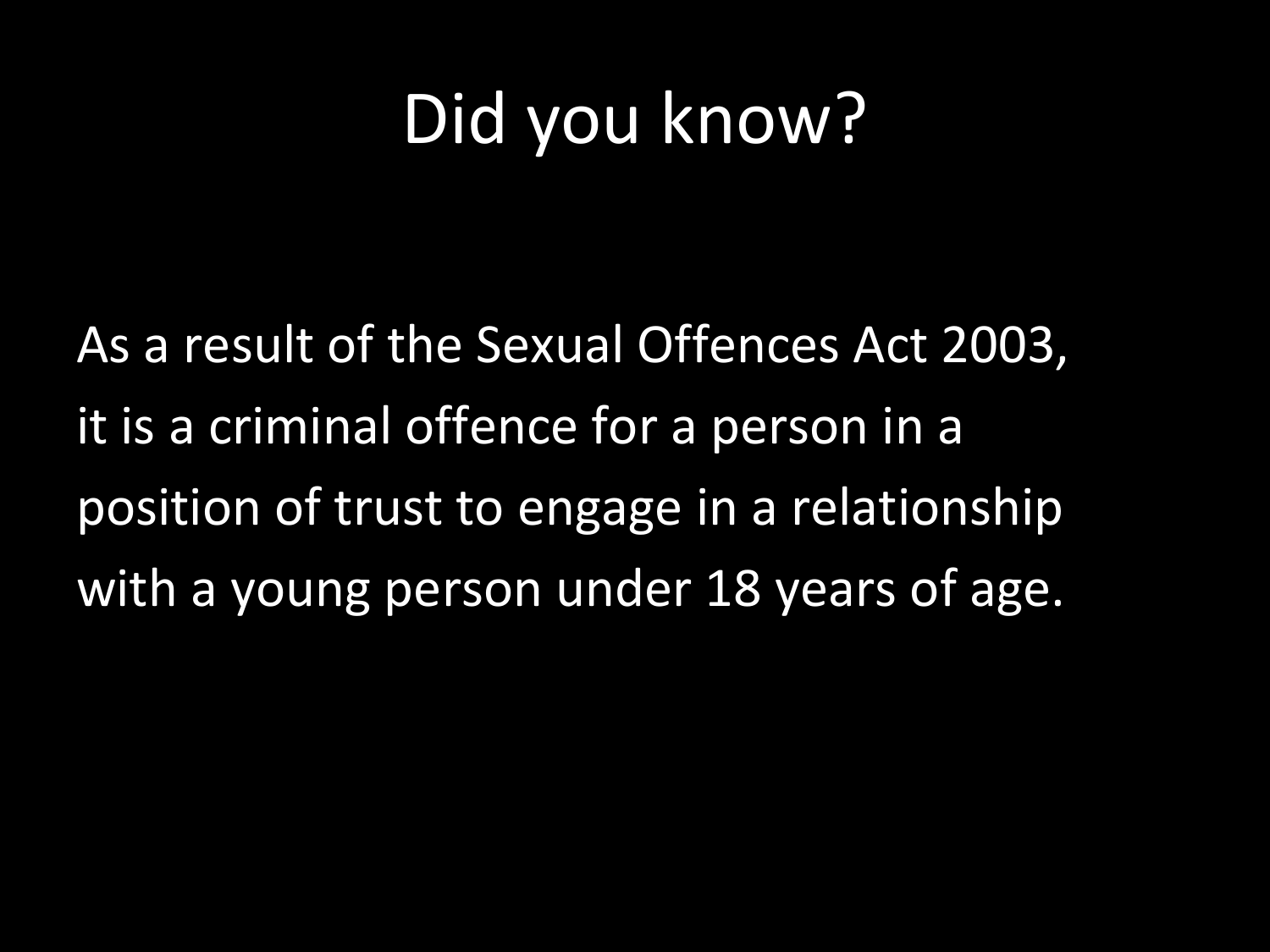# Allegations against EFA staff and volunteers

- All allegations should be referred to the DSL unless the allegation is about the DSL in which case tell the Chair of the EFA
- THE DSL will liaise with the Social Services and Police as required.
- Pending a full investigation, member of staff / volunteermay be suspended from duty.
- Those who face allegations are subject to all potential penalties under criminal law.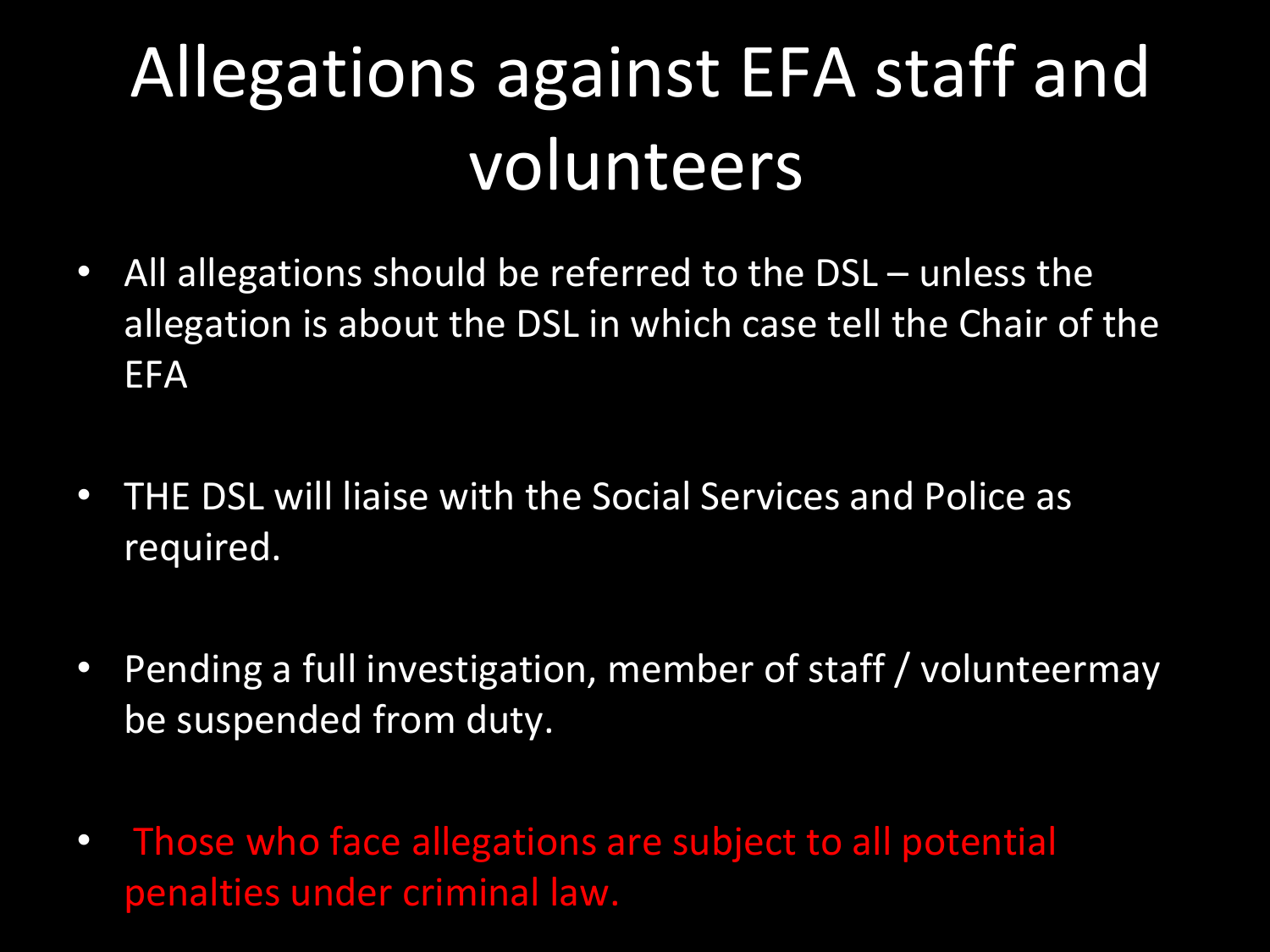#### Notes

- Suspension is deemed to be a neutral state but of course it is difficult to return from suspension based on a charge of alleged abuse with the full trust of children, parents and other adults.
- The key is not to place yourself in a compromising position where you may be subject to allegations – either real or malicious  $-$  in the first place.
- Much of this is common sense.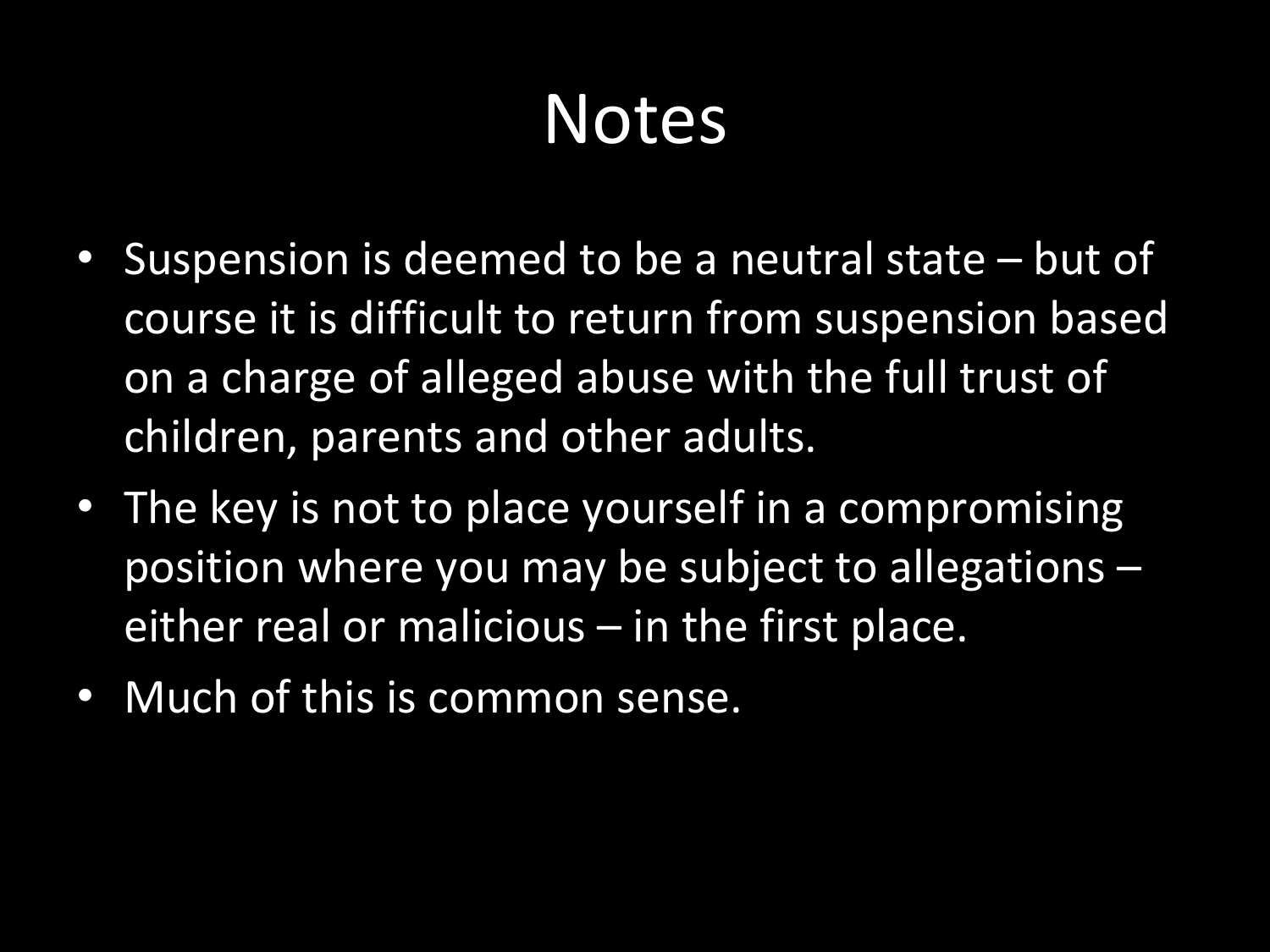#### Safe Working Practice

- One to One Situations
- Avoid whenever possible –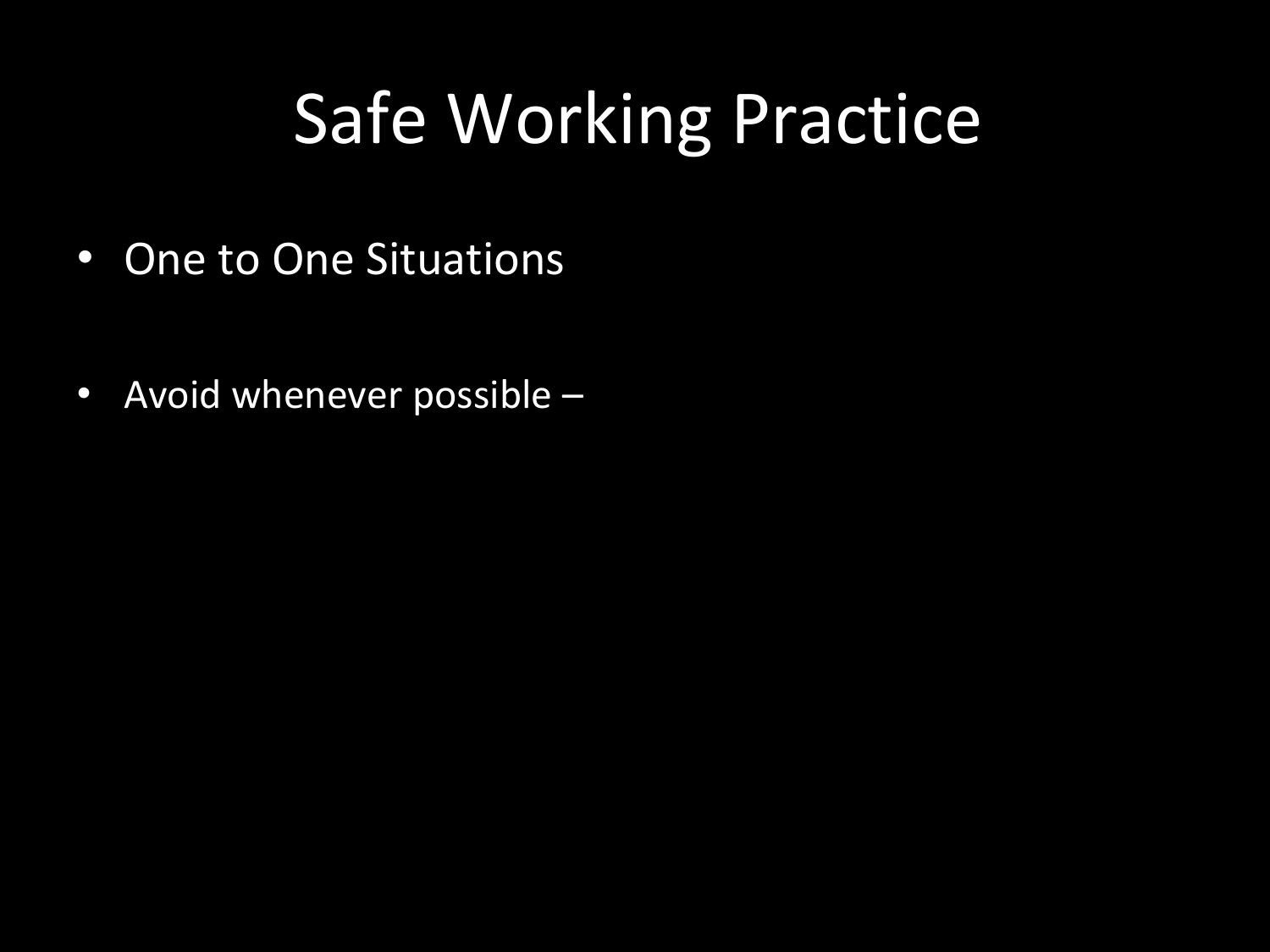#### Safe Working Practice

- Transporting Children
- Again a minimum of two –
- Always place passengers in the back seats
- If there is only one passenger then they should ride in the back – even if they have to be moved once others get out.
- NB you will need business insurance to take children in your private car.
- Seek insurance advice before driving a minibus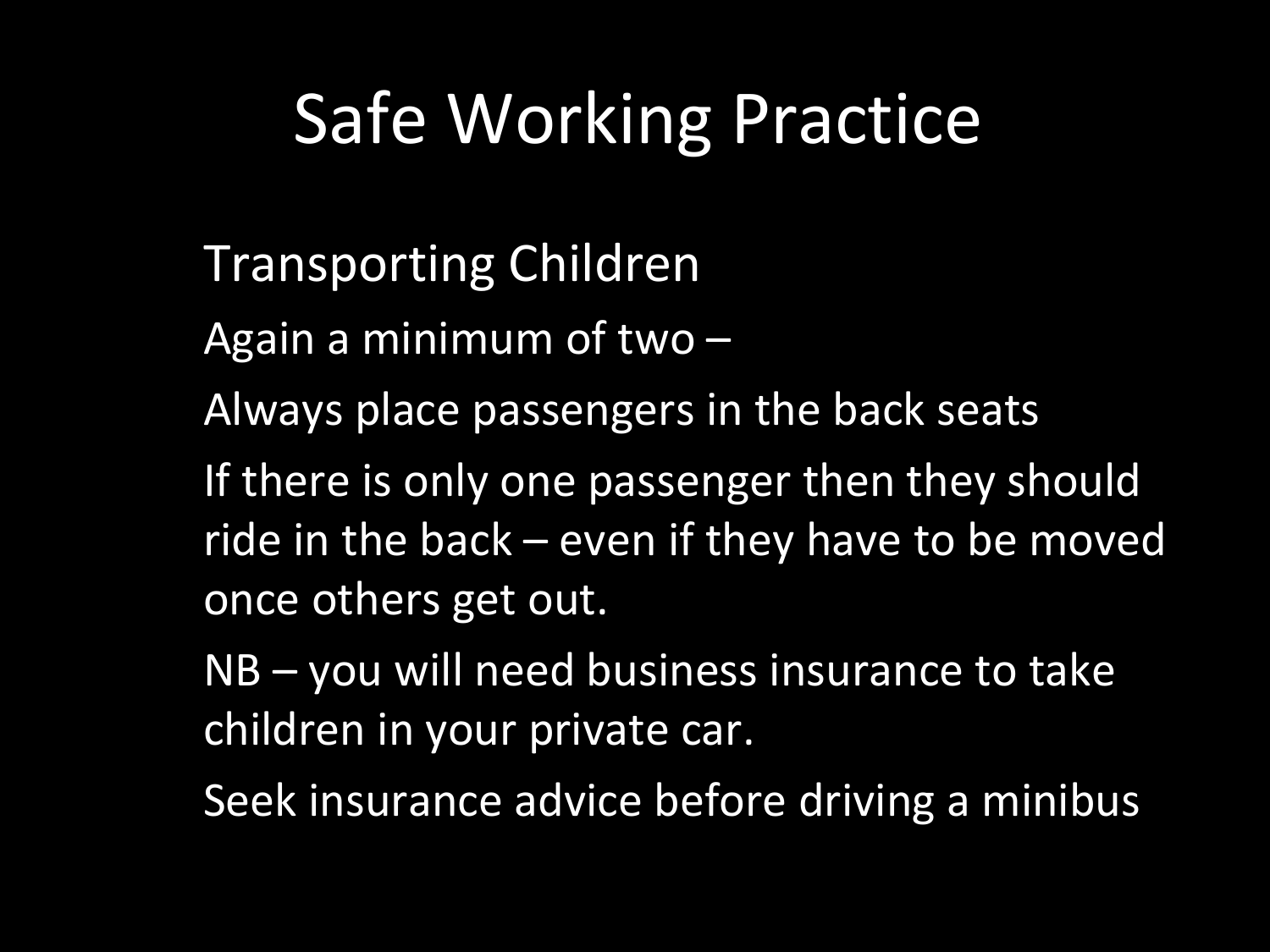## Safe working practice

- Pupils in Distress / Physical Contact
- If a child needs comfort or medical attention then it is as much abuse to declare that 'you cannot touch them' as it is to get too close to them.
- Always give the child the choice however. Let them know what you are going to do in advance (eg 'I am going to examine your ankle to see if it is broken')
- Only ignore this if you are in a life or death situation where you would be acting in 'loco parentis'.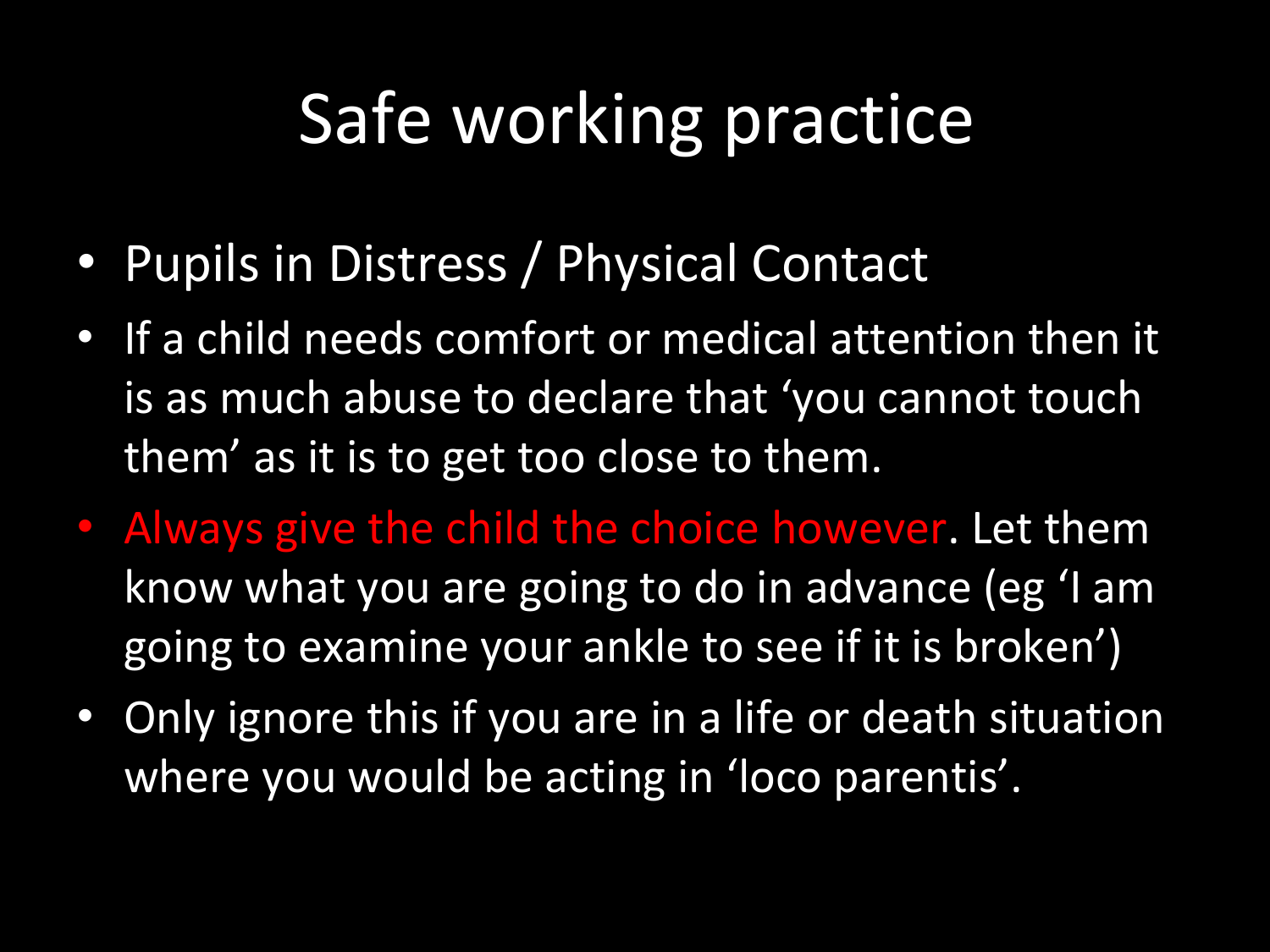## Safe Working Practice

#### • Infatuations

- It may not be uncommon for a child to have an infatuation with an older coach.
- They may ask personal questions. Never respond or encourage such questioning.
- Equally, do not tell them that they have asked an inappropriate question and make them feel uncomfortable.
- If you think a child is taking too much personal interest in you then tell the DSL. If there is any kind of second occurrence, then you / the DSL should let parents know directly.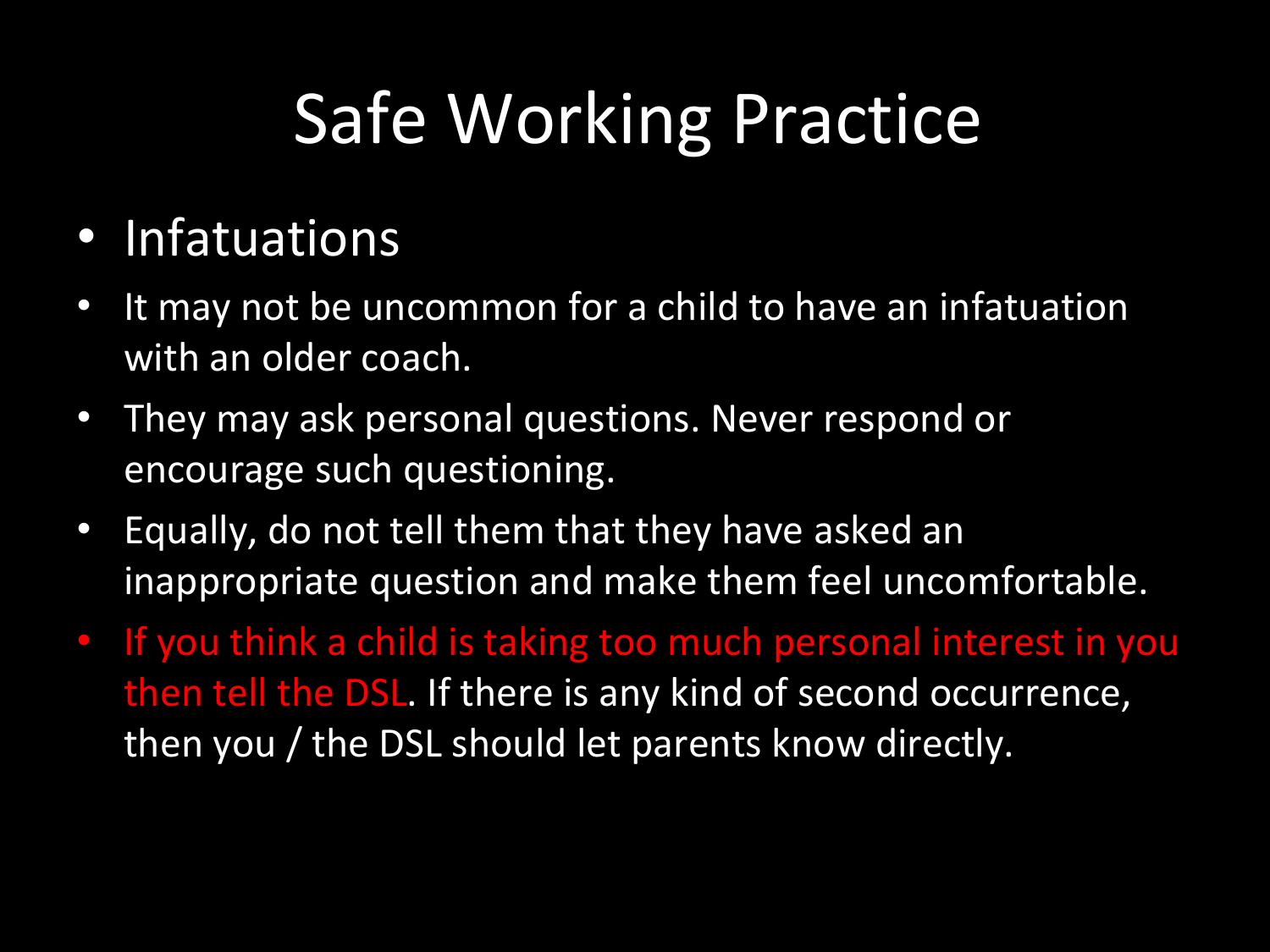## Safe working practice

- Social Contact
- You should not have social media contact with any child
- If you have to have the phone number of a child on your personal phone then let the parents know that you have it and copy parents into all communications.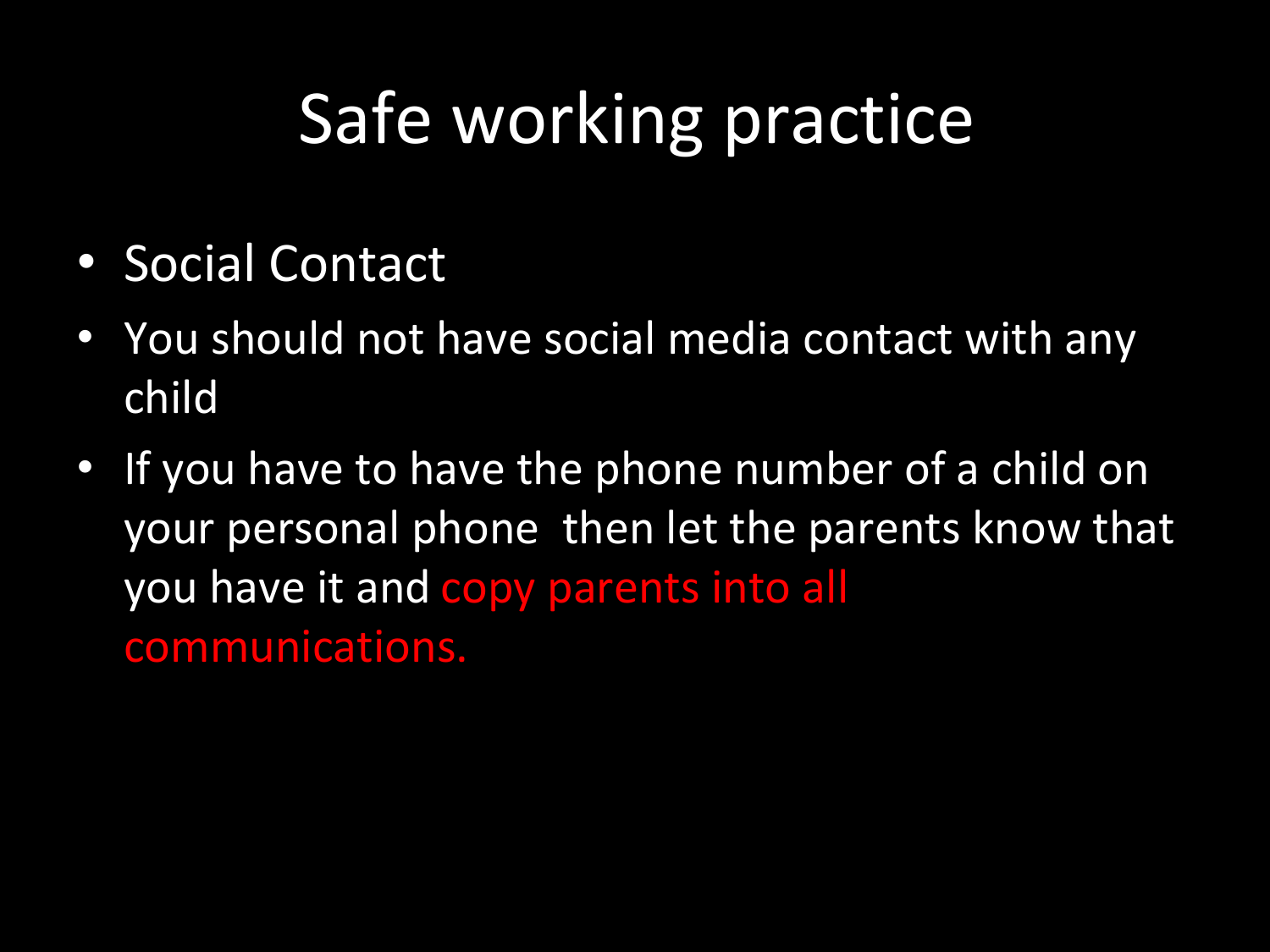### Safe Working Practice

- Photography, Videos
- Again you should not have any photos or videos of a child on your personal camera.
- If you have to, then:
	- let the child and parents know,
	- download the images only onto the EFA sites and
	- delete the images within 24 hours.
	- Follow the EFA policy on use of Images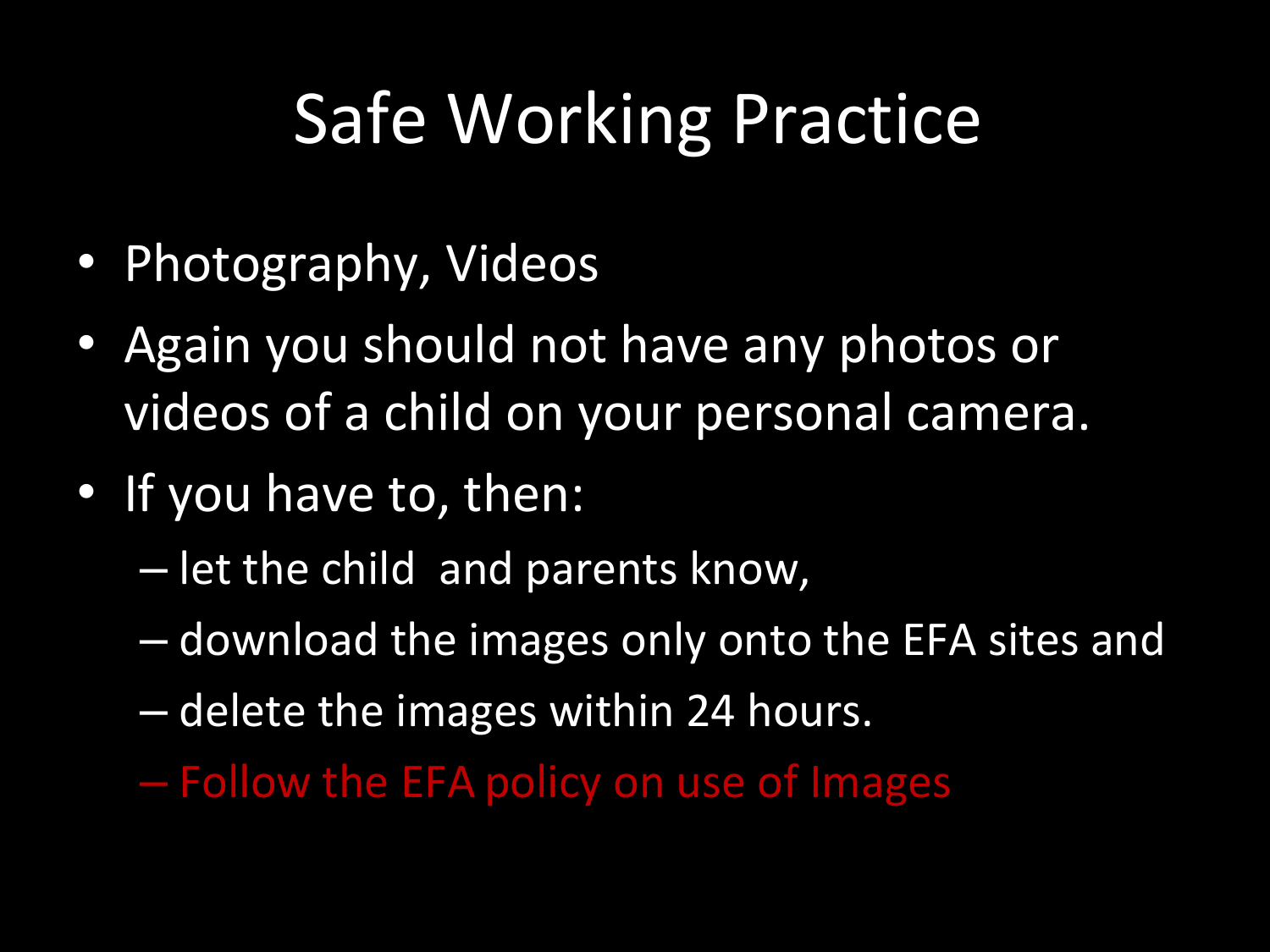#### Safe Working Practice

#### • Medical issues

- If a child is injured then seek someone who has first aid training.
- Do not remove the clothing of a child to inspect an injury without the child's permission.
- The removal of undergarments should only be done in absolute necessity and preferably:
	- With permission
	- By an adult of the same gender
	- When more than one adult is there.
- Only bypass these guidelines in a life or death situation.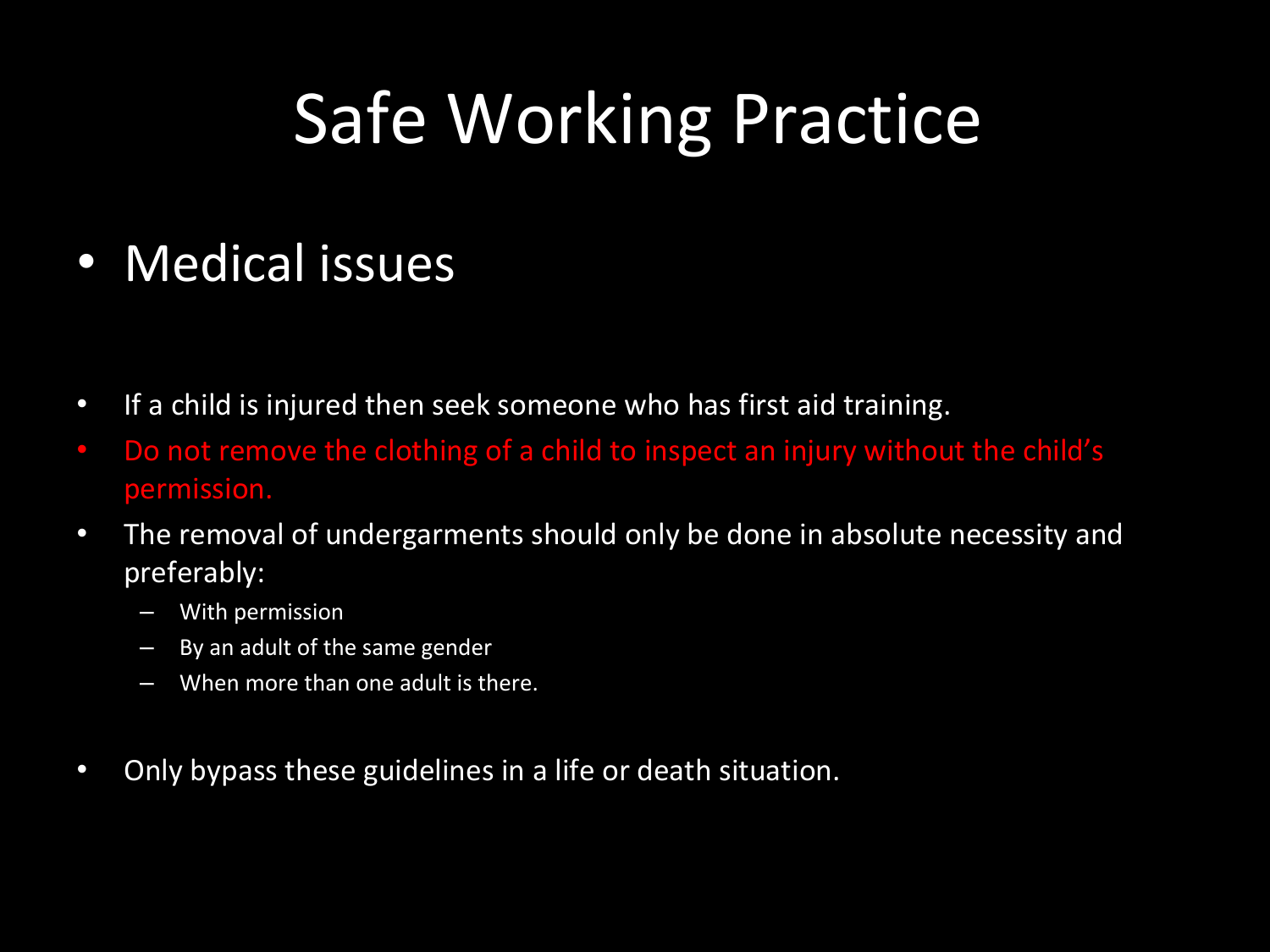KCSIE

• The Keeping Children Safe in Education document is the most vital of all.

- Everyone must read this.
- The latest version is attached separately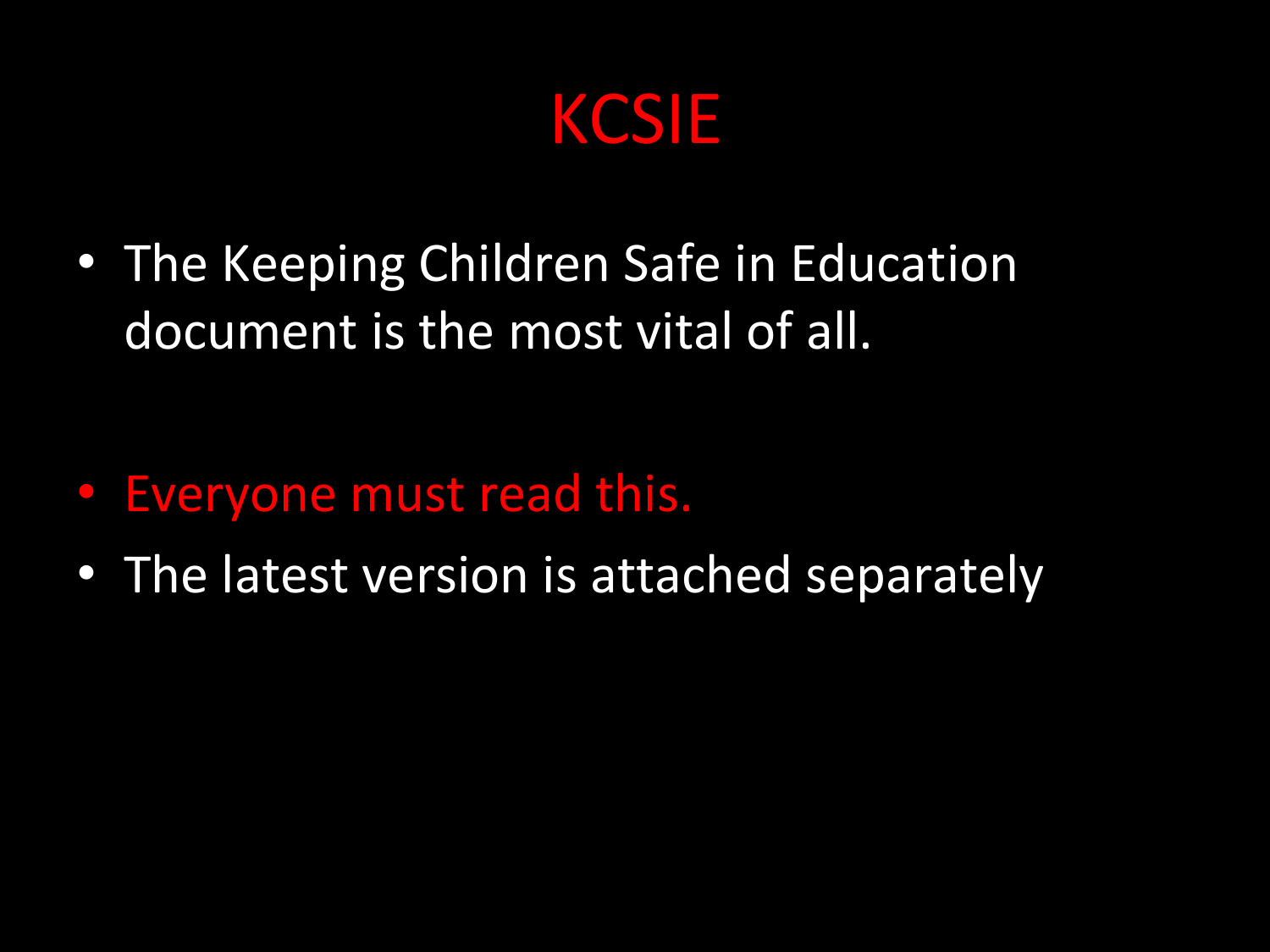#### Prevent

- The Prevent Programme is part of KCSIE
- It reminds us of our duty to look out for such things as:
	- Children who might be subject to religious radicalisation
	- Children who might be subject to extremist actions within their religions – eg Female Genital Mutilation (FGM)
	- It is our duty to report any concern.